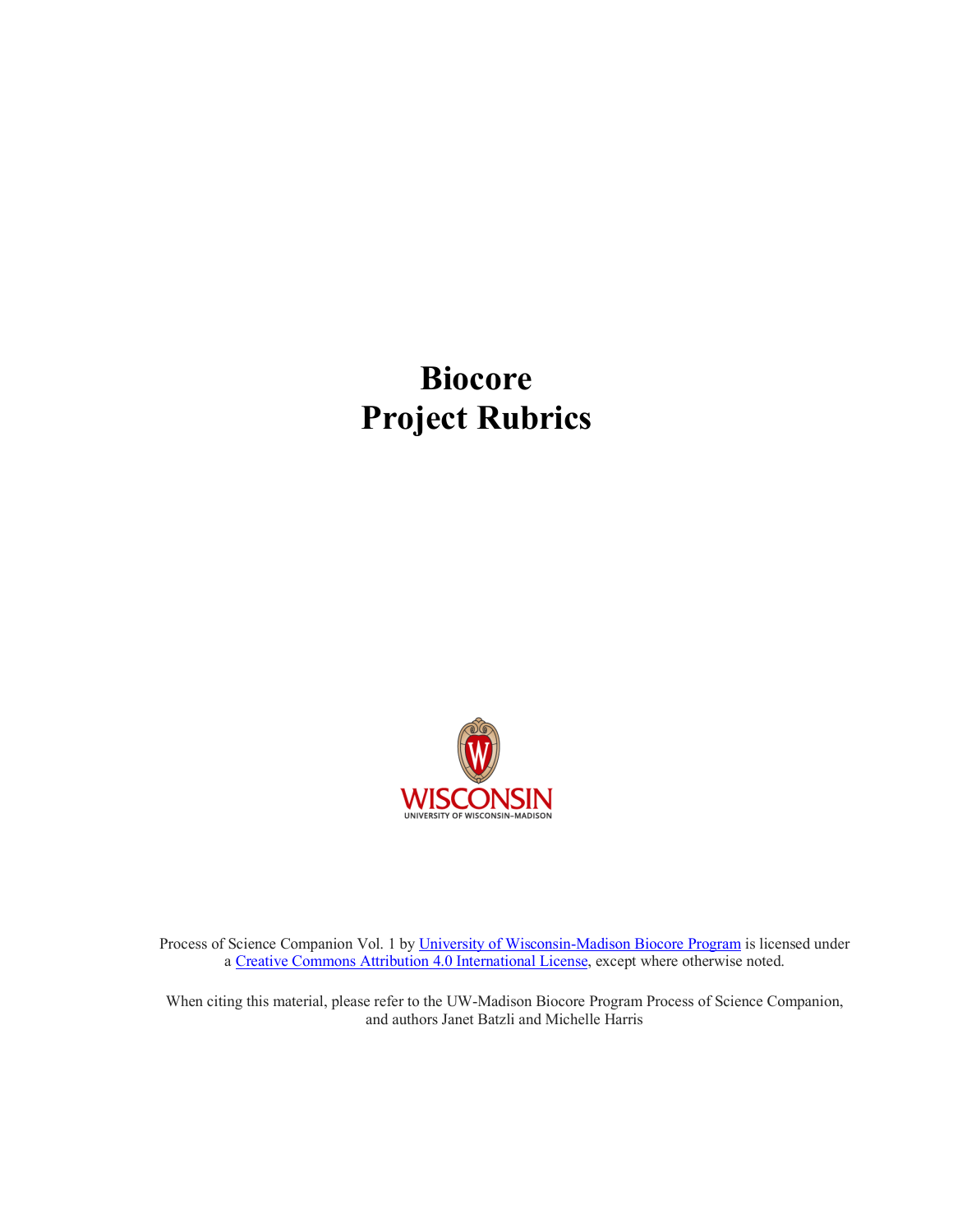# **Biocore FINAL PAPER Review Rubric**

|                                                                                                                                           | $0 =$ inadequate                                                                                                                                                                                                                                                        | $1 = adequate$                                                                                                                                                                                                                                                                                                                                                                                                                                                                              | $2 = good$                                                                                                                                                                                                                                                                                                                                                                                                                                                                                                     | $3 =$ very good                                                                                                                                                                                                                                                                                                                                                                     | $4 = \text{excellent}$                                                                                                                                                                                                                                                                                                                                                                                                 |
|-------------------------------------------------------------------------------------------------------------------------------------------|-------------------------------------------------------------------------------------------------------------------------------------------------------------------------------------------------------------------------------------------------------------------------|---------------------------------------------------------------------------------------------------------------------------------------------------------------------------------------------------------------------------------------------------------------------------------------------------------------------------------------------------------------------------------------------------------------------------------------------------------------------------------------------|----------------------------------------------------------------------------------------------------------------------------------------------------------------------------------------------------------------------------------------------------------------------------------------------------------------------------------------------------------------------------------------------------------------------------------------------------------------------------------------------------------------|-------------------------------------------------------------------------------------------------------------------------------------------------------------------------------------------------------------------------------------------------------------------------------------------------------------------------------------------------------------------------------------|------------------------------------------------------------------------------------------------------------------------------------------------------------------------------------------------------------------------------------------------------------------------------------------------------------------------------------------------------------------------------------------------------------------------|
| <b>Title</b>                                                                                                                              | Point of experiment<br>cannot be determined<br>by title                                                                                                                                                                                                                 | Has two or more problems<br>comparable to the following: Title is<br>not concise, point of experiment is<br>difficult to determine by title, most<br>key information is missing                                                                                                                                                                                                                                                                                                             | Title could be more concise but still<br>conveys main point of experiment; 2 or<br>more key components are missing                                                                                                                                                                                                                                                                                                                                                                                             | Title is concise $&$ conveys main point of<br>experiment but 1 key component is missing                                                                                                                                                                                                                                                                                             | Title is concise, conveys main point<br>of experiment, and includes these<br>key components: study system,<br>variables, result, & direction. [With<br>systematic observations, results may<br>be too preliminary to define direction<br>so title should be more general.]                                                                                                                                             |
| <b>Abstract</b>                                                                                                                           | Abstract is missing or,<br>if present, provides no<br>relevant information.                                                                                                                                                                                             | Many key components are missing;<br>those stated are unclear and/or are<br>not stated concisely.                                                                                                                                                                                                                                                                                                                                                                                            | Covers all but 2 key components and/or<br>could be done more clearly and/or<br>concisely.                                                                                                                                                                                                                                                                                                                                                                                                                      | Concisely & clearly covers all but one key<br>component OR clearly covers all key<br>components but could be more concise and/or<br>clear.                                                                                                                                                                                                                                          | Concisely & clearly covers all key<br>components in 200 words or less:<br>biological rationale, hypothesis,<br>approach, result direction &<br>conclusions                                                                                                                                                                                                                                                             |
| Introduction<br><b>BIG PICTURE:</b><br><b>Did Intro convey</b><br>why experiment<br>was performed and<br>what is was<br>designed to test? | 4-5 key components are<br>very weak or missing;<br>those stated are unclear<br>and/or not stated<br>concisely.<br>Weak/missing<br>components make it<br>difficult to follow the<br>rest of the paper. Often<br>results in hypothesis<br>that "comes out of<br>nowhere." | Covers all but 3 key components $\&$<br>could be more concise and/or clear.<br>OR clearly covers all but 2 key<br>components but could be done much<br>more logically, clearly, and/or<br>concisely.<br>e.g., background information is not<br>focused on a specific question and<br>minimal biological rationale is<br>presented such that hypothesis isn't<br>entirely logical                                                                                                            | Covers all but 2 key components OR<br>clearly covers all but 1 key component<br>but could be done much more logically,<br>clearly, and/or concisely.<br>e.g., biological rationale not fully<br>developed but still supports hypothesis.<br>Remaining components are done<br>reasonably well, though there is still<br>room for improvement.<br>Includes information that is extraneous<br>and detracting from the main ideas.                                                                                 | Concisely & clearly covers all but one key<br>component (w/ exception of rationale) $OR$<br>clearly covers all key components but could be<br>more concise and/or clear.<br>e.g., has done a reasonably nice job with the<br>Intro but fails to state the approach OR has<br>done a nice job with Intro but has also included<br>some irrelevant background information             | Clearly, concisely, & logically<br>presents all key components:<br>relevant & correctly cited<br>background information, question,<br>biological rationale (including<br>biological assumptions about how<br>the system works and knowledge<br>gap), hypothesis, approach. (There<br>may be a few minor issues with<br>organization/clarity.)                                                                          |
| Methods &<br><b>Materials</b><br><b>BIG PICTURE:</b><br><b>Did Methods</b><br>clearly describe<br>how hypothesis<br>was tested?           | So little information is<br>presented that reader<br>could not possibly<br>replicate experiment<br>OR methods are<br>entirely inappropriate to<br>test hypothesis                                                                                                       | Procedure is presented such that a<br>reader could replicate experiment<br>but methods are largely<br>inappropriate to test hypothesis OR<br>Procedure is presented such that a<br>reader could replicate experiment<br>only after learning several more key<br>details.                                                                                                                                                                                                                    | Procedure is presented such that a<br>reader could replicate experiment only<br>after learning a few more key details<br>OR methods used are reasonably<br>appropriate for study, though a more<br>straight-forward approach may have<br>been taken.                                                                                                                                                                                                                                                           | Concisely, clearly, & chronologically describes<br>procedure used so that reader could replicate<br><i>most</i> of experiment with the exception of a few<br>relatively minor details. Methods used are<br>appropriate for study. Minor problems with<br>organization OR some irrelevant/superfluous<br>information.                                                                | Concisely, clearly, & chronologically<br>describes procedure used so that<br>knowledgeable reader could replicate<br>experiment and understand the<br>results. Methods used are<br>appropriate for study. Clearly defines<br>controls and how they will inform<br>the experiment.<br>Briefly describes mathematical<br>manipulations or statistical analyses.                                                          |
| <b>Results</b><br><b>BIG PICTURE:</b><br><b>Did the Results</b><br>clearly &<br>effectively display<br>relevant data?                     | Major problems that<br>leave reader<br>uninformed; narrative<br>text is lacking entirely,<br>tables & figures contain<br>unclear and/or<br>irrelevant information.<br>e.g., "Results" contain<br>no text, raw data are in<br>a table w/poor legend.                     | Has 3-5 problems comparable to the<br>following: narrative text and $\&$<br>tables/figures are minimal and<br>mostly uninformative, some relevant<br>data are present but are mixed in<br>with much unnecessary information,<br>trends are not immediately apparent<br>in figures and are not explicitly noted<br>in text, tables & figures lack legends,<br>variation around mean values is not<br>indicated in either text or figures,<br>conclusions about hypothesis are<br>emphasized. | Has presented findings with a<br>reasonably good narrative text &<br>informative tables/figures, but has 2-3<br>problems comparable to the following:<br>most relevant data are present but are<br>mixed in with some unnecessary<br>information, trends are shown in figures<br>but are not explicitly noted, tables $\&$<br>figures have very brief legends that<br>leave out key details, variation around<br>mean values is not indicated in figures,<br>conclusions about hypothesis are briefly<br>made. | Has presented both a concise, narrative text $\&$<br>informative tables/figures without biological<br>interpretation, but has made 1-2 minor<br>omissions or has other relatively small<br>problems. e.g., relevant data & trends are<br>summarized well and without biological<br>interpretation, but tables & figures have very<br>brief legends that leave out some key details. | With a few minor exceptions,<br>contains a concise, well-organized<br>narrative text & tables/figures that<br>highlight key trends/ patterns/output<br>from statistical tests without<br>biological interpretation. Tables $\&$<br>figures have appropriate legends/<br>labels & can stand on their own.<br>If you have problems collecting valid<br>data, state what the problem was that<br>makes your data invalid. |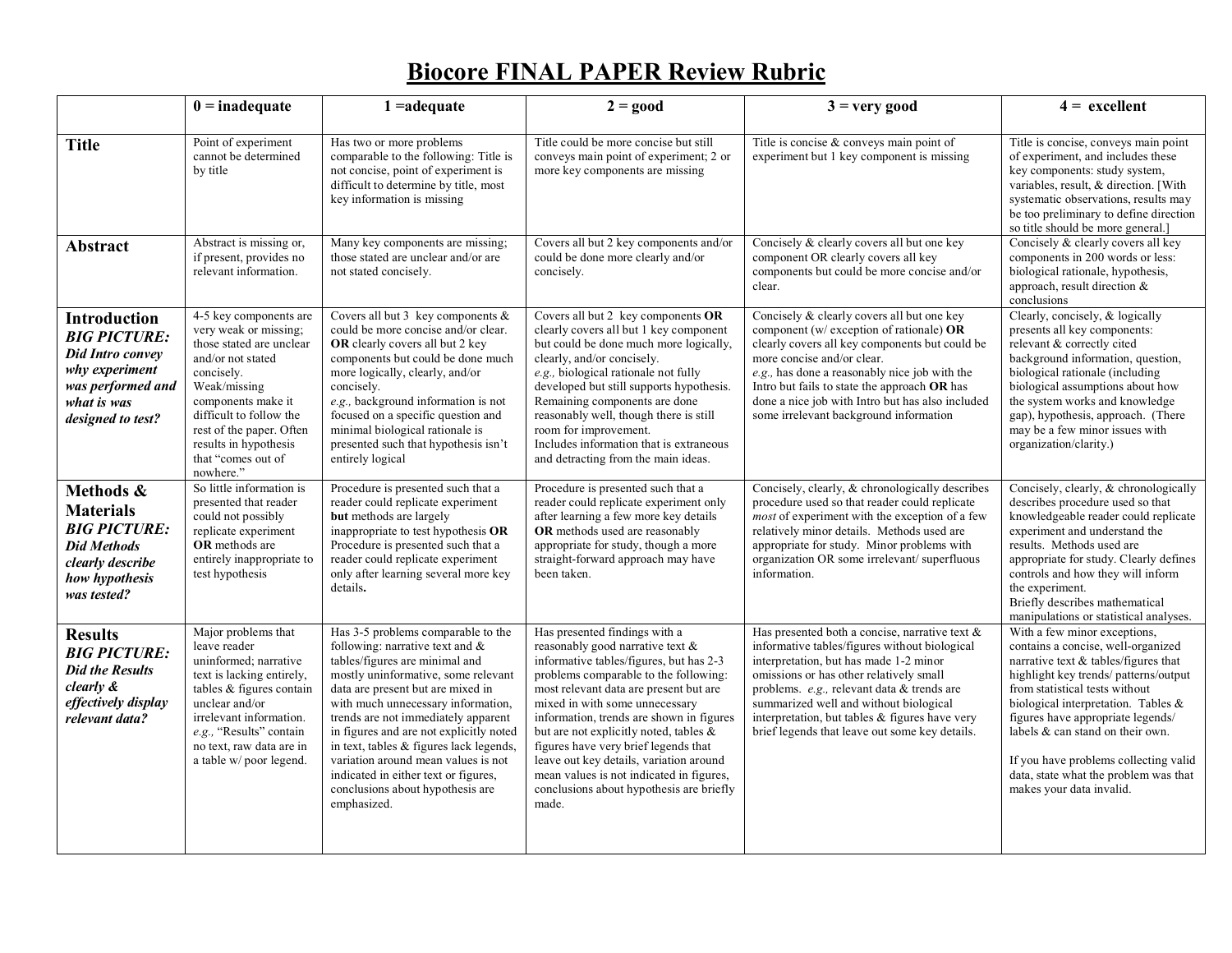|                                                                                                                                               | $0 =$ inadequate                                                                                                                                                                                                                                                 | $1 = adequate$                                                                                                                                                                                                                                                                                                                                                                                                                                                                                                                                                             | $2 = good$                                                                                                                                                                                                                                                                                                                                                                                                                                                                                                              | $3 =$ very good                                                                                                                                                                                                                                                                                                                                                                                                                                                                                                                     | $4 =$ excellent                                                                                                                                                                                                                                                                                                                                                                                                                                                                                                                                                                                                                                                                                                                                                               |
|-----------------------------------------------------------------------------------------------------------------------------------------------|------------------------------------------------------------------------------------------------------------------------------------------------------------------------------------------------------------------------------------------------------------------|----------------------------------------------------------------------------------------------------------------------------------------------------------------------------------------------------------------------------------------------------------------------------------------------------------------------------------------------------------------------------------------------------------------------------------------------------------------------------------------------------------------------------------------------------------------------------|-------------------------------------------------------------------------------------------------------------------------------------------------------------------------------------------------------------------------------------------------------------------------------------------------------------------------------------------------------------------------------------------------------------------------------------------------------------------------------------------------------------------------|-------------------------------------------------------------------------------------------------------------------------------------------------------------------------------------------------------------------------------------------------------------------------------------------------------------------------------------------------------------------------------------------------------------------------------------------------------------------------------------------------------------------------------------|-------------------------------------------------------------------------------------------------------------------------------------------------------------------------------------------------------------------------------------------------------------------------------------------------------------------------------------------------------------------------------------------------------------------------------------------------------------------------------------------------------------------------------------------------------------------------------------------------------------------------------------------------------------------------------------------------------------------------------------------------------------------------------|
| <b>Discussion</b><br><b>BIG PICTURE</b><br>Did the<br><b>Discussion</b><br>present<br>conclusions that<br>made sense<br>based on the<br>data? | 4 or more key<br>components are missing<br>or very weakly done.<br>$e.g.,$ illogical<br>conclusions made based<br>on data, no ties to<br>biological rationale are<br>made, no literature<br>cited, little to no<br>evaluation of<br>experimental<br>design/data. | Covers all but 3 key components &<br>could be more concise and/or clear.<br>OR clearly covers all but 2 key<br>components but could be done much<br>more logically, clearly, and/or<br>concisely.<br>e.g., fails to explicitly reject or<br>support hypothesis and so<br>conclusions are vague and<br>incompletely tied to rationale,<br>literature is minimally cited, presents<br>unranked laundry list of problems<br>instead of logical evaluation of<br>design and data, suggests flashy new<br>experiments that would not clearly<br>shed light on current question. | Covers all but 2 key components OR<br>clearly covers all but 1 key component<br>but could be done much more logically,<br>clearly, and/or concisely<br>e.g., clearly states that hypothesis is<br>rejected or supported and develops a<br>good argument that refers to biological<br>rationale, but fails to logically and<br>objectively evaluate assumptions and<br>the experimental design and data<br>reliability. Remaining components are<br>done reasonably well, though there is<br>still room for improvement. | Concisely & clearly covers all but one key<br>component OR clearly covers all key<br>components but could be more concise and/or<br>clear.<br>e.g., has done a reasonably nice job with the<br>Discussion but fails to clearly tie biological<br>rationale from the Intro into the conclusions<br>made OR has done a nice job with the<br>Discussion but has also included an extensive<br>laundry list of experimental problems without<br>discussing their impact on the conclusions.<br>e.g., lacks a discussion of assumptions. | With a few minor exceptions,<br>clearly, concisely, & logically<br>presents all key components:<br>supports or rejects hypothesis*,<br>interprets/integrates data; formulates<br>argument for conclusions referring<br>back to biological rationale & by<br>comparing with relevant findings in<br>literature, introduces new literature<br>to discuss or support findings,<br>evaluates experimental design,<br>evaluates reliability of data, states<br>knowledge generated $&$ implications<br>of results, suggests next investigation<br>steps, includes unique observations,<br>and ends paper with final conclusion.<br>*If you believe error occurred,<br>describe what you believe happened<br>and discuss how this impacts your<br>ability to make conclusions about |
| Literature<br><b>Cited</b>                                                                                                                    | Background<br>information is<br>presented but is<br>consistently not cited;<br>final citation list is<br>missing                                                                                                                                                 | Very few references are cited in text<br>of paper; final citation list is largely<br>incomplete and/or is not formatted<br>appropriately.                                                                                                                                                                                                                                                                                                                                                                                                                                  | References within body of paper $\&$<br>references in final citation list are done<br>appropriately for the most part, but<br>there are consistent exceptions. e.g.,<br>citations are used sparingly throughout<br>the paper when background information<br>is presented OR there are consistent<br>formatting errors in text and final<br>citation list.                                                                                                                                                               | References within body of paper are cited<br>appropriately; references in final citation list are<br>formatted appropriately and listed<br>alphabetically by author using WM guidelines,<br>but there are $1-2$ exceptions. e.g., citations are<br>done well except that one or two references<br>listed in text do not appear in the final list OR<br>there are a few minor formatting errors in the<br>final citation list.                                                                                                       | hypothesis.<br>References within body of paper are<br>cited appropriately; references in<br>final citation list are formatted<br>appropriately and listed<br>alphabetically by author using WM<br>guidelines.                                                                                                                                                                                                                                                                                                                                                                                                                                                                                                                                                                 |
| Overall<br>grammar,<br>organization,<br>wording                                                                                               | All poorly organized,<br>interrupted flow to<br>ideas leading to lack of<br>clarity, cannot follow<br>thought progression,<br>many grammatical<br>errors                                                                                                         | Problematic organization of some<br>section resulting in loss of clarity;<br>awkward wording at times; some<br>grammatical errors                                                                                                                                                                                                                                                                                                                                                                                                                                          | Organization somewhat problematic but<br>can still follow thought progression e.g.<br>explanation of methods in the results<br>section; wording awkward at times,<br>some grammatical errors                                                                                                                                                                                                                                                                                                                            | Organization was good with few to no<br>problems, wording awkward in a few places,<br>few grammatical errors                                                                                                                                                                                                                                                                                                                                                                                                                        | Excellent organization and paper<br>flow, appropriate word choice, few<br>to no grammatical errors                                                                                                                                                                                                                                                                                                                                                                                                                                                                                                                                                                                                                                                                            |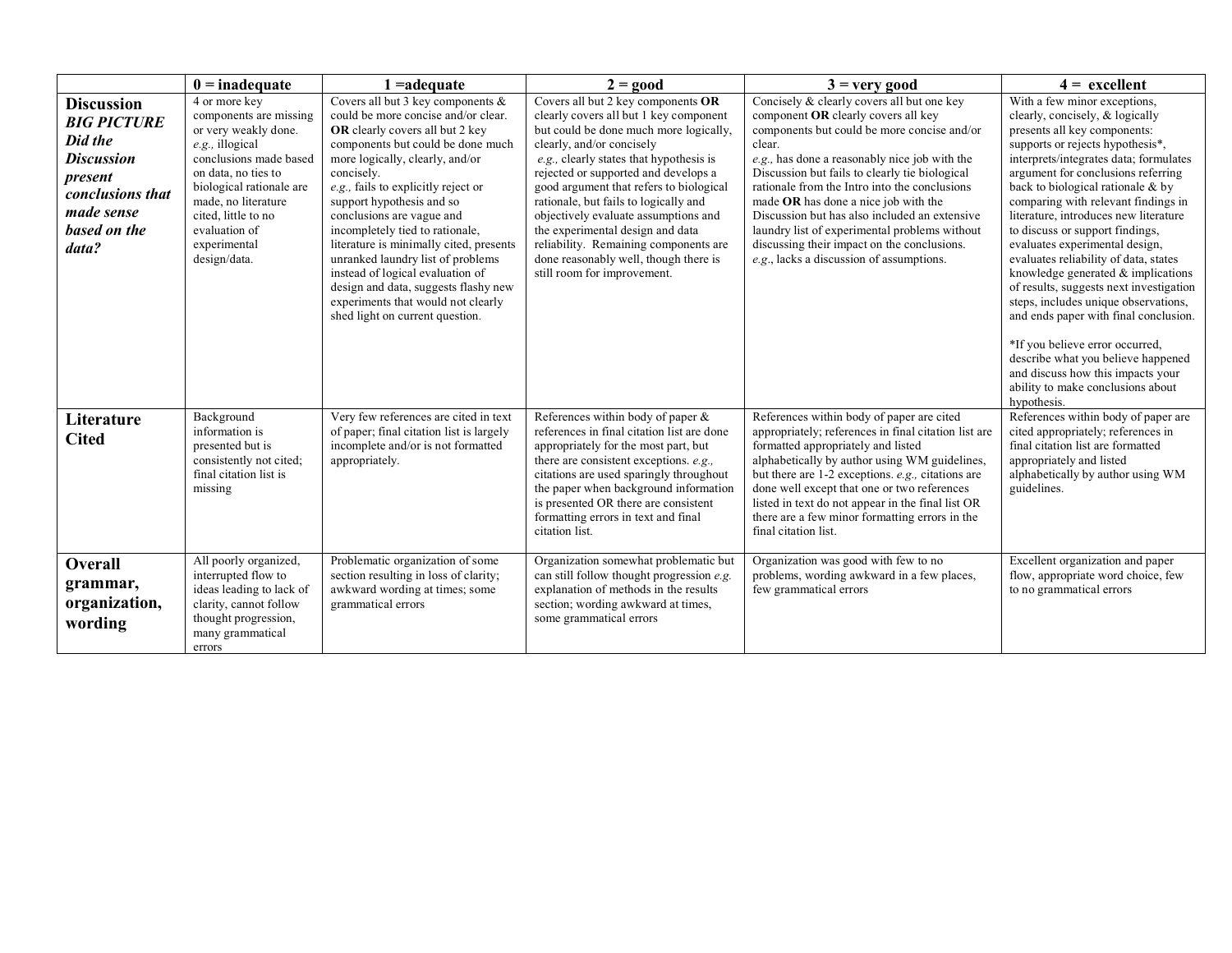## **Biocore RESEARCH PROPOSAL Rubric**

|                                                                                                                                                                                                     | $0 =$ inadequate                                                                                                                                                                                                                                                                                                                          | $1 =$ adequate                                                                                                                                                                                                                                                                                                                                                                                                                                                                                                                                               | $2 = good$                                                                                                                                                                                                                                                                                                                                                                                                                                                                                                                                                                                  | $3 =$ very good                                                                                                                                                                                                                                                                                                                                                            | $4 =$ excellent                                                                                                                                                                                                                                                                                                                                                                                                                 |
|-----------------------------------------------------------------------------------------------------------------------------------------------------------------------------------------------------|-------------------------------------------------------------------------------------------------------------------------------------------------------------------------------------------------------------------------------------------------------------------------------------------------------------------------------------------|--------------------------------------------------------------------------------------------------------------------------------------------------------------------------------------------------------------------------------------------------------------------------------------------------------------------------------------------------------------------------------------------------------------------------------------------------------------------------------------------------------------------------------------------------------------|---------------------------------------------------------------------------------------------------------------------------------------------------------------------------------------------------------------------------------------------------------------------------------------------------------------------------------------------------------------------------------------------------------------------------------------------------------------------------------------------------------------------------------------------------------------------------------------------|----------------------------------------------------------------------------------------------------------------------------------------------------------------------------------------------------------------------------------------------------------------------------------------------------------------------------------------------------------------------------|---------------------------------------------------------------------------------------------------------------------------------------------------------------------------------------------------------------------------------------------------------------------------------------------------------------------------------------------------------------------------------------------------------------------------------|
| <b>Title</b>                                                                                                                                                                                        | Point of experiment<br>cannot be determined<br>by title                                                                                                                                                                                                                                                                                   | Has two or more problems<br>comparable to the following: Title is<br>not concise, point of experiment is<br>difficult to determine by title, most<br>key information is missing                                                                                                                                                                                                                                                                                                                                                                              | Title could be more concise but still<br>conveys main point of experiment; 2 or<br>more key components are missing                                                                                                                                                                                                                                                                                                                                                                                                                                                                          | Title is concise $&$ conveys main point of<br>experiment but 1 key component is missing                                                                                                                                                                                                                                                                                    | Title is concise, conveys main point<br>of experiment, and includes these<br>key components: study system,<br>variables, expected result, &<br>direction                                                                                                                                                                                                                                                                        |
| <b>Introduction</b><br><b>BIG PICTURE:</b><br><b>Did Intro convey</b><br>why the<br>experiment will be<br>performed and<br>what it is designed<br>to test?                                          | 4-5 key components are<br>very weak or missing;<br>those stated are unclear<br>and/or not stated<br>concisely.<br>Weak/missing<br>components make it<br>difficult to follow the<br>rest of the paper. Often<br>results in hypothesis<br>that "comes out of<br>nowhere."                                                                   | Covers all but 3 key components $\&$<br>could be more concise and/or clear.<br>OR clearly covers all but 2 key<br>components but could be done much<br>more logically, clearly, and/or<br>concisely.<br>e.g., background information is not<br>focused on a specific question and<br>minimal biological rationale is<br>presented such that hypothesis isn't<br>entirely logical                                                                                                                                                                             | Covers all but 2 key components OR<br>clearly covers all but 1 key component<br>but could be done much more logically,<br>clearly, and/or concisely.<br>e.g., biological rationale not fully<br>developed but still supports hypothesis.<br>Remaining components are done<br>reasonably well, though there is still<br>room for improvement.<br>Includes information that is extraneous<br>and detracting from the main ideas.                                                                                                                                                              | Concisely & clearly covers all but one key<br>component (w/ exception of rationale) $OR$<br>clearly covers all key components but<br>could be more concise and/or clear.<br>e.g., has done a reasonably nice job with<br>the Intro but fails to state the approach OR<br>has done a nice job with Intro but has also<br>included some irrelevant background<br>information | Clearly, concisely, & logically<br>presents all key components:<br>relevant & correctly cited<br>background information, question,<br>biological rationale (including<br>biological assumptions about how<br>the system works and knowledge<br>gap research addresses), hypothesis,<br>approach. (There may be a few<br>minor issues with<br>organization/clarity.)                                                             |
| Methods &<br><b>Materials</b><br><b>BIG PICTURE:</b><br><b>Did Methods</b><br>clearly describe<br>how hypothesis<br>will be tested?                                                                 | So little information is<br>presented that reader<br>could not possibly<br>replicate experiment<br><b>OR</b> methods are<br>entirely inappropriate<br>to test hypothesis                                                                                                                                                                  | Procedure is presented such that a<br>reader could replicate experiment<br>but methods are largely<br>inappropriate to test hypothesis. OR<br>Procedure is presented such that a<br>reader could replicate experiment<br>only after learning several more key<br>details.                                                                                                                                                                                                                                                                                    | Procedure is presented such that a<br>reader could replicate experiment only<br>after learning a few more key details.<br>OR methods used are reasonably<br>appropriate for study, though a more<br>straight-forward approach may have<br>been taken.                                                                                                                                                                                                                                                                                                                                       | Concisely, clearly, & chronologically<br>describes procedure to be used such that<br>reader could replicate most of experiment<br>with the exception of a few relatively minor<br>details. Methods used are appropriate for<br>study. Minor problems with organization<br>OR some irrelevant/superfluous<br>information.                                                   | Concisely, clearly, &<br>chronologically describes procedure<br>to be used such that knowledgeable<br>reader could replicate experiment<br>and understand expected results.<br>Methods used are appropriate for<br>study. Clearly defines controls and<br>how they will inform the<br>experiment. Briefly describes<br>mathematical manipulations or<br>statistical analyses to be used.                                        |
| <b>Expected &amp;</b><br><b>Alternative</b><br><b>Results</b><br><b>BIG PICTURE:</b><br><b>Did the Results</b><br><i>clearly</i> $\&$<br>effectively display<br>expected data that<br>are relevant? | Major problems that<br>leave reader<br>uninformed; narrative<br>text is lacking entirely,<br>tables & figures contain<br>unclear and/or<br>irrelevant information.<br>$e.g.,$ figures are not<br>accompanied by text,<br>expected raw data are<br>in a table w/poor<br>legend; expected results<br>do not support<br>proposed hypothesis. | Has 3-5 problems comparable to the<br>following: narrative text and $\&$<br>tables/figures are minimal and<br>mostly uninformative, some relevant<br>expected data are present but are<br>mixed in with much unnecessary<br>information, trends are not<br>immediately apparent in figures and<br>are not explicitly noted in text,<br>tables $&$ figures lack legends,<br>variation around mean values is not<br>indicated in either text or figures.<br>conclusions about proposed<br>hypothesis are emphasized;<br>alternative results are not mentioned. | Has presented expected findings with a<br>reasonably good narrative text $\&$<br>informative tables/figures, but has 2-3<br>problems comparable to the following:<br>most relevant expected data are present<br>but are mixed in with some<br>unnecessary information, trends are<br>shown in figures but are not explicitly<br>noted, tables & figures have very brief<br>legends that leave out key details,<br>variation around mean values is not<br>indicated in figures, conclusions about<br>proposed hypothesis are briefly made;<br>alternative results are scarcely<br>mentioned. | Has presented both a concise, narrative text<br>$&$ informative tables/figures without<br>biological interpretation, but has made 1-2<br>minor omissions or has other relatively<br>small problems. e.g., tables & figures have<br>very brief legends that leave out some key<br>details.                                                                                  | With a few minor exceptions,<br>contains a concise, well-organized<br>narrative text & tables/figures that<br>highlight anticipated key trends/<br>patterns/output from statistical tests<br>without biological interpretation.<br>Figures should present data that<br>would support hypothesis as well as<br>present alternative results. Tables &<br>figures have appropriate legends/<br>labels $\&$ can stand on their own. |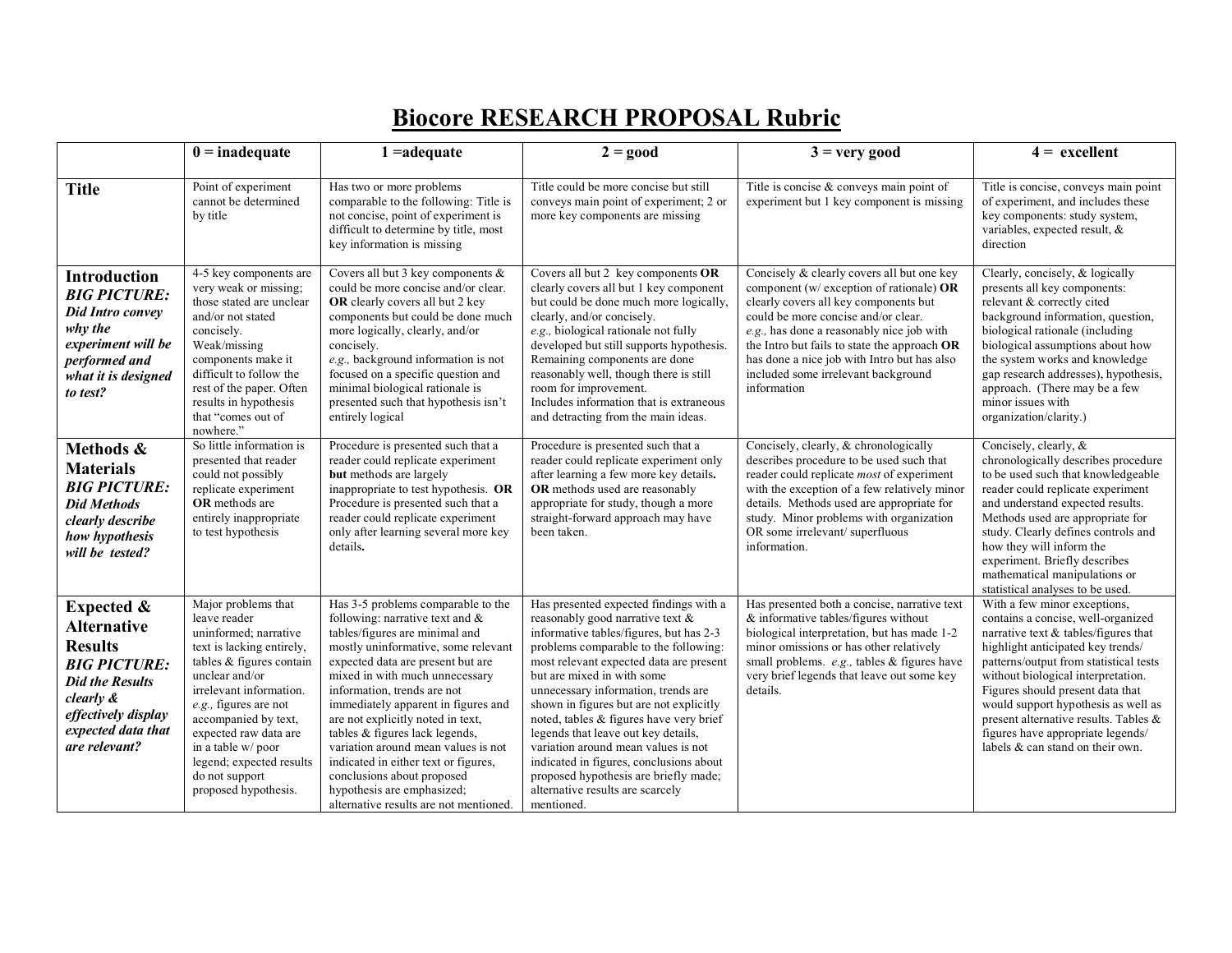|                                                                                                                                                                                                                        | $0 =$ inadequate                                                                                                                                                                                                                                                                                                                | 1 =adequate                                                                                                                                                                                                                                                                                                                                                                                                                                                                                          | $2 = good$                                                                                                                                                                                                                                                                                                                                                                                                                                                                                                                                                                                                      | $3 =$ very good                                                                                                                                                                                                                                                                                                                                                                                                                                                                                                                                           | $4 = \text{excellent}$                                                                                                                                                                                                                                                                                                                                                                                                                            |
|------------------------------------------------------------------------------------------------------------------------------------------------------------------------------------------------------------------------|---------------------------------------------------------------------------------------------------------------------------------------------------------------------------------------------------------------------------------------------------------------------------------------------------------------------------------|------------------------------------------------------------------------------------------------------------------------------------------------------------------------------------------------------------------------------------------------------------------------------------------------------------------------------------------------------------------------------------------------------------------------------------------------------------------------------------------------------|-----------------------------------------------------------------------------------------------------------------------------------------------------------------------------------------------------------------------------------------------------------------------------------------------------------------------------------------------------------------------------------------------------------------------------------------------------------------------------------------------------------------------------------------------------------------------------------------------------------------|-----------------------------------------------------------------------------------------------------------------------------------------------------------------------------------------------------------------------------------------------------------------------------------------------------------------------------------------------------------------------------------------------------------------------------------------------------------------------------------------------------------------------------------------------------------|---------------------------------------------------------------------------------------------------------------------------------------------------------------------------------------------------------------------------------------------------------------------------------------------------------------------------------------------------------------------------------------------------------------------------------------------------|
| <b>Implications</b><br><b>BIG PICTURE</b><br>Did the<br><b>Implications</b><br>present<br>explanations of<br>expected &<br><i>alternative results</i><br>that made sense<br>based on the<br>'dummy' data<br>presented? | 4 or more key<br>components are missing<br>or very weakly done.<br>e.g., illogical<br>conclusions made based<br>on predicted trend, no<br>ties to biological<br>rationale are made.<br>alternative results are<br>not mentioned, no<br>literature cited, little to<br>no evaluation of<br>confidence in<br>experimental design. | Covers all but 3 key components $\&$<br>could be more concise and/or clear<br>OR clearly covers all but 2 key<br>components but could be done much<br>more logically, clearly, and/or<br>concisely.<br>e.g., relevance of predicted trend is<br>incompletely tied to rationale,<br>literature is minimally cited, presents<br>unranked laundry list of potential<br>problems instead of logical<br>evaluation of design and data,<br>suggests far-reaching/illogical<br>ramifications of experiment. | Covers all buy 2 key components OR<br>clearly covers all but 1 key component<br>but could be done much more logically,<br>clearly, and/or concisely.<br>e.g., clearly describes relevance of<br>predicted trend that refers to biological<br>rationale, but fails to logically and<br>objectively evaluate assumptions $\&$<br>confidence in the experimental design<br><b>OR</b> has done a nice job with all the<br>components but only briefly mentions<br>alternative results without discussing<br>their implications. Remaining<br>components are done reasonably well,<br>though there is still room for | Concisely, clearly, & logically covers all<br>but one key components OR clearly covers<br>all key components but could be more<br>concise and/or clear.<br>e.g., has done a reasonably nice job with the<br>Implications but fails to clearly tie<br>biological rationale from the Intro with the<br>predicted trend OR has done a nice job with<br>the Implications but has also included an<br>extensive laundry list of potential flaws in<br>experimental design without discussing<br>their impact on the predicted trend or<br>alternative results. | With a few minor exceptions,<br>clearly, concisely, & logically<br>presents all key components:<br>describes relevance of predicted<br>trend as it relates to knowledge gap<br>and rationale, explains assumptions<br>made, evaluates confidence in<br>experimental design, discusses<br>alternative results in light of<br>incomplete biological rationale or<br>flawed biological assumptions, and<br>discusses ramifications of<br>experiment. |
| Literature<br><b>Cited</b>                                                                                                                                                                                             | Background information<br>is presented but is<br>consistently not cited;<br>final citation list is<br>missing                                                                                                                                                                                                                   | Very few references are cited in text<br>of paper; final citation list is largely<br>incomplete and/or is not formatted<br>appropriately.                                                                                                                                                                                                                                                                                                                                                            | improvement.<br>References within body of paper $\&$<br>references in final citation list are done<br>appropriately for the most part, but<br>there are consistent exceptions. e.g.,<br>citations are used sparingly throughout<br>the paper when background information<br>is presented OR there are consistent<br>formatting errors in text and final<br>citation list.                                                                                                                                                                                                                                       | References within body of paper are cited<br>appropriately; references in final citation<br>list are formatted appropriately and listed<br>alphabetically by author using WM<br>guidelines, but there are 1-2 exceptions.<br>e.g., citations are done well except that one<br>or two references listed in text do not<br>appear in the final list OR there are a few<br>minor formatting errors in the final citation<br>list.                                                                                                                            | References within body of paper are<br>cited appropriately; references in<br>final citation list are formatted<br>appropriately and listed<br>alphabetically by author using WM<br>guidelines.                                                                                                                                                                                                                                                    |
| Overall<br>grammar,<br>organization,<br>wording                                                                                                                                                                        | All poorly organized,<br>interrupted flow to ideas<br>leading to lack of<br>clarity, cannot follow<br>thought progression,<br>many grammatical<br>errors                                                                                                                                                                        | Problematic organization of some<br>section resulting in loss of clarity;<br>awkward wording at times; some<br>grammatical errors                                                                                                                                                                                                                                                                                                                                                                    | Organization somewhat problematic but<br>can still follow thought progression e.g.<br>explanation of methods in the results<br>section; wording awkward at times,<br>some grammatical errors; several<br>switches between present/past/future<br>tense                                                                                                                                                                                                                                                                                                                                                          | Organization was good with few to no<br>problems, wording awkward in a few<br>places, few grammatical errors; a few<br>switches between present/past/future tense                                                                                                                                                                                                                                                                                                                                                                                         | Excellent organization and paper<br>flow, appropriate word choice, few<br>to no grammatical errors,<br>consistently uses future tense                                                                                                                                                                                                                                                                                                             |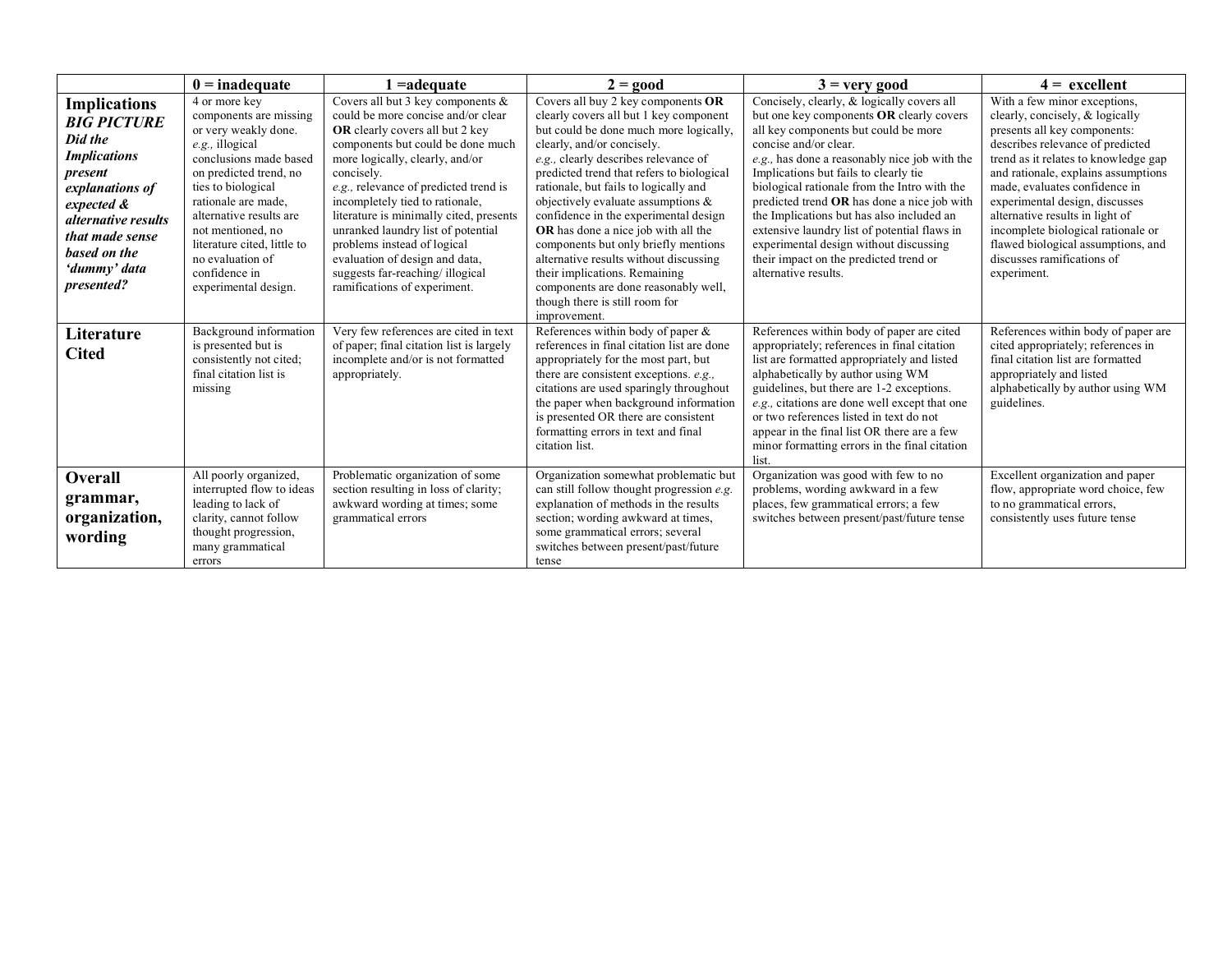#### **Biocore Research Proposal and Final Paper Rubric Conversion to Letter Grade**

The TAs use the following rubric conversion key along with the four Big Picture Questions to assign final grades to your papers. (For proposal papers, the "Results" section is replaced by the "Expected and Alternative Results", and the "Discussion" section is replaced by the "Implications" section.) Final papers include abstracts while research proposals do not.

| Letter<br>Grade        | <b>Minimum Criteria</b>                                                                                                                                                                                                                                                |
|------------------------|------------------------------------------------------------------------------------------------------------------------------------------------------------------------------------------------------------------------------------------------------------------------|
| $\mathbf{A}$           | "4" in at least 3 of the main sections (Intro, Methods, Results, Discussion); "4" in overall grammar,<br>organization, wording; no less than "3" in remaining sections                                                                                                 |
| $\mathbf{A}\mathbf{B}$ | Does not meet minimum criteria for an "A", but has "3" or better in each of the four main sections<br>(Intro, Methods, Results, Discussion) and in overall grammar, organization, & wording. Has a "2"<br>or better on Title, Abstract, and Literature Cited.          |
| $\, {\bf B}$           | Does not meet minimum criteria for an "AB", but has "3" or better in at least two of the four main<br>sections (Intro, Methods, Results, Discussion) and in overall grammar, organization, & wording.<br>Has a "2" or better on Title, Abstract, and Literature Cited. |
| <b>BC</b>              | Does not meet minimum criteria for a "B", but has "2" or better in at least two of the four main<br>sections (Intro, Methods, Results, Discussion) and in overall grammar, organization, & wording.<br>Has a "1" or better on Title, Abstract, and Literature Cited.   |
| $\mathbf C$            | Does not meet minimum criteria for a "BC", but has "1" or better in all four main sections (Intro,<br>Methods, Results, Discussion) and in overall grammar, organization, & wording. Has no more than<br>one zero in remaining sections                                |
| D                      | Does not meet minimum criteria for a "C", but has "1" or better in at least two of the four main<br>sections (Intro, Methods, Results, Discussion) and in overall grammar, organization, & wording.<br>Has no more than two zeros in remaining sections                |
| F                      | Does not meet minimum criteria for a "D"                                                                                                                                                                                                                               |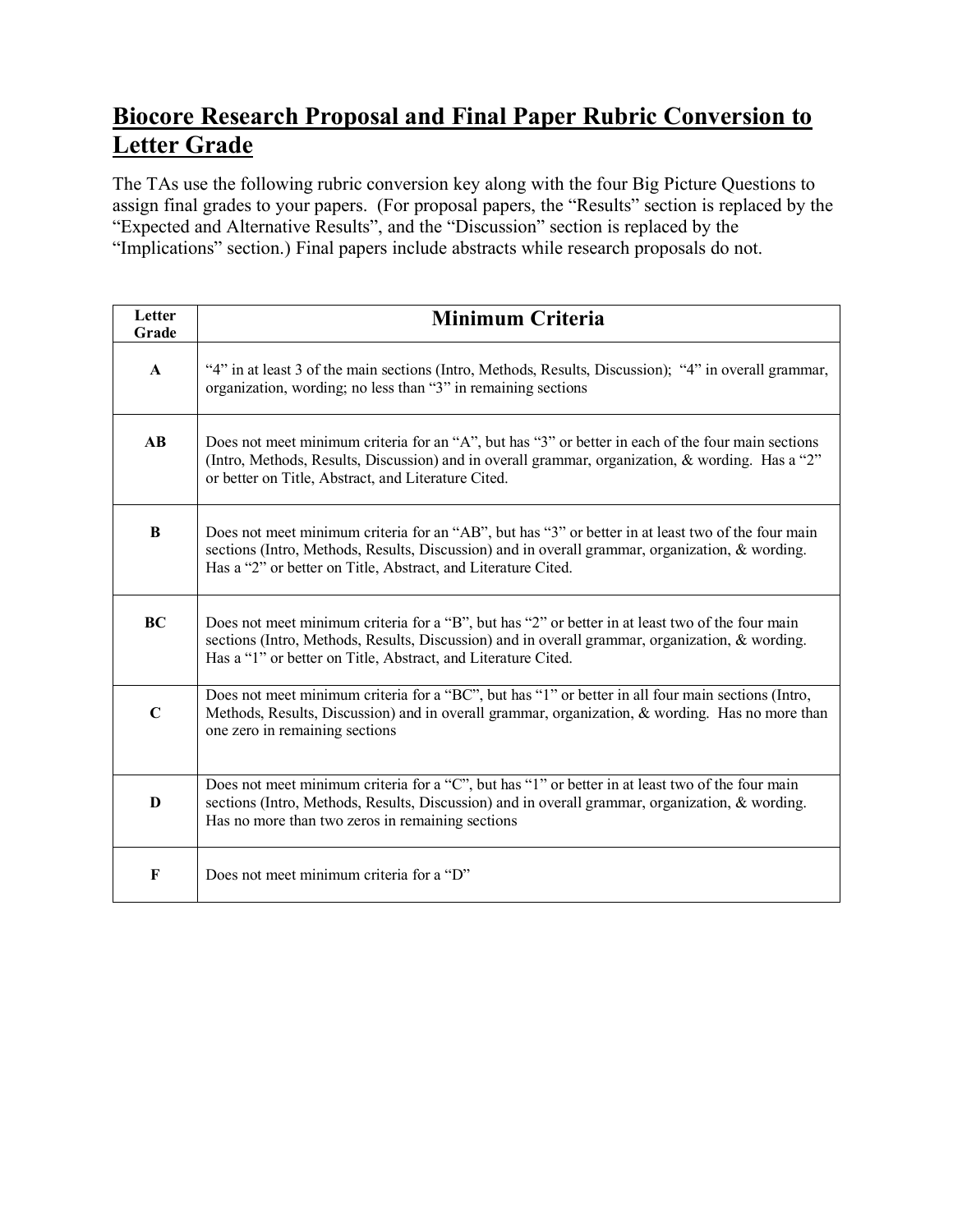|                                                    |                                                                                                                                     | <b>Group Effort Analysis (GEA) Rubric</b>                                                                                                                                      |                                                                                                                                                                                                                                                    |
|----------------------------------------------------|-------------------------------------------------------------------------------------------------------------------------------------|--------------------------------------------------------------------------------------------------------------------------------------------------------------------------------|----------------------------------------------------------------------------------------------------------------------------------------------------------------------------------------------------------------------------------------------------|
| Criteria                                           | Poor                                                                                                                                | Good                                                                                                                                                                           | <b>Excellent</b>                                                                                                                                                                                                                                   |
| <b>Attendance and</b><br>punctuality at meetings   | Member frequently absent or<br>late, and did not inform or<br>contact team about absence or<br>tardiness                            | Member present and on time at<br>most meetings/lectures. When<br>absence necessary, often informed<br>team members and worked to<br>resolve issues associated with<br>absence. | Present and punctual at all meetings/<br>lectures and communicated if any<br>extenuating circumstances or<br>irregularity occurred.                                                                                                                |
| Participation in data<br>collection, data analysis | Member did not actively<br>participate in discussion and<br>did not contribute to group<br>progress.                                | Most of the time made an attempt<br>to understand the assignment and<br>participates in the discussion.                                                                        | Meaningfully participated in all<br>discussions, anticipated future needs of<br>the group, and took initiative in<br>monitoring group progress.                                                                                                    |
| <b>Preparedness for meetings</b>                   | Did not prepare prior to<br>class/group meeting.                                                                                    | Most of the time prepared prior to<br>meeting time with ideas/questions<br>to discuss.                                                                                         | Came prepared for all meetings with<br>ideas/questions to discuss.                                                                                                                                                                                 |
| Ability to listen to<br>ideas/concerns of others   | Did not listen to or attempted to<br>ignore ideas or concerns of<br>others. Consistently dominated<br>or withdrew from discussions. | Patiently and actively listened to<br>ideas and concerns of others most<br>of the time                                                                                         | Helped develop an atmosphere in the<br>group where everyone's ideas and<br>concerns are heard by modeling patient<br>and active listening.                                                                                                         |
| Ability to cooperate and/or<br>compromise          | Practiced competitive,<br>uncooperative group behaviors<br>that inhibited the group from<br>achieving goals.                        | Worked cooperatively most of the<br>time and compromised to help<br>group achieve goals.                                                                                       | Welcomed discussion and critique of<br>ideas in a supportive, cooperative<br>positive environment. Worked to<br>overcome negative, competitive group<br>dynamics if necessary. Encouraged<br>group to maintain high standards of<br>group conduct. |
| Participation in project<br>planning               | Member did not actively<br>participate in discussion and<br>did not contribute to planning<br>project.                              | Made an attempt to understand the<br>assignment and participate in the<br>discussion.                                                                                          | Contributed meaningfully and<br>participated in all discussions to plan<br>the project.                                                                                                                                                            |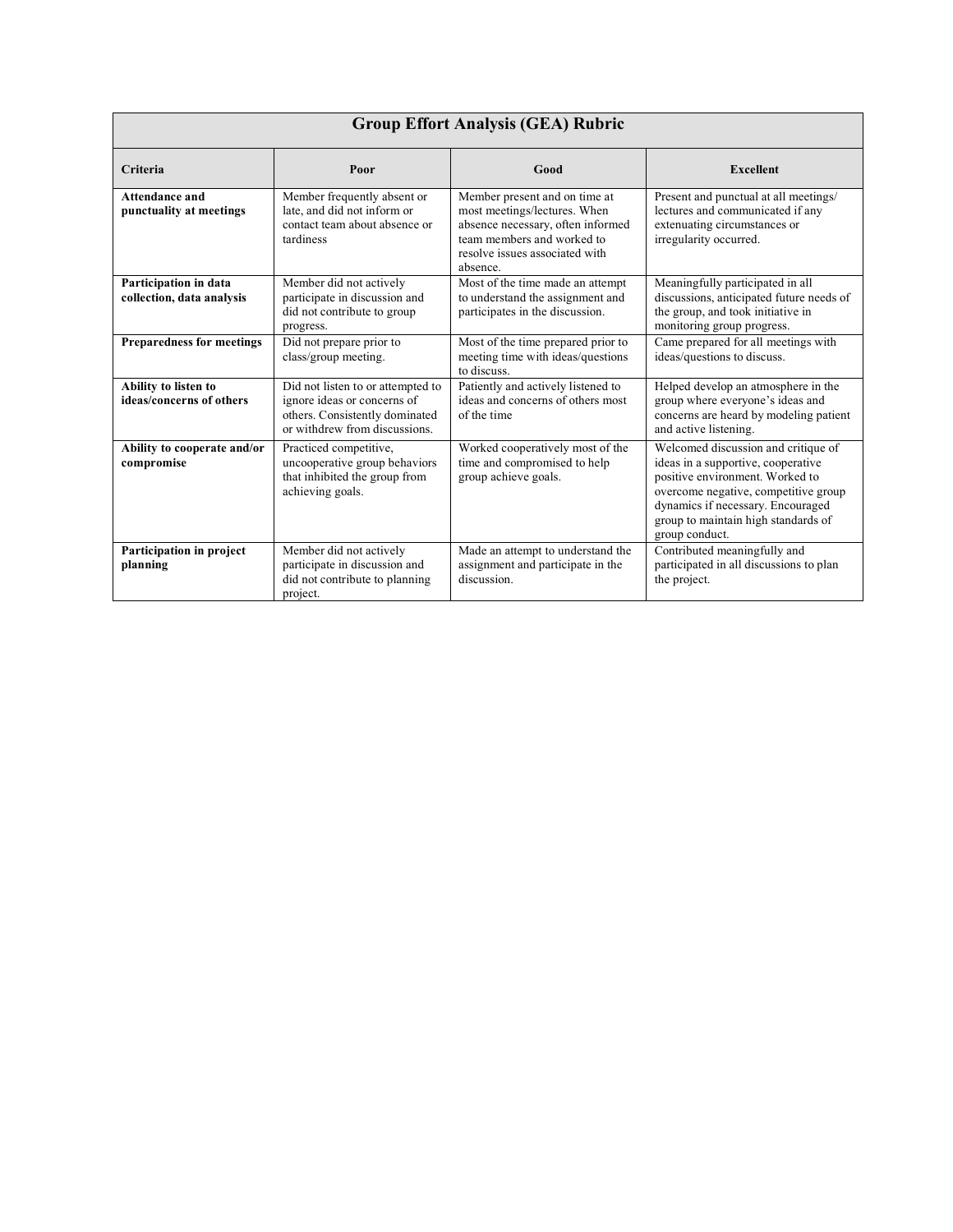|                                                                                                                                                                             |                                                                                                                                                                                                                                                       | <b>Peer Review Rubric</b>                                                                                                                                                                                             |                                                                                                                                                                                                                                                                                                                                                 |
|-----------------------------------------------------------------------------------------------------------------------------------------------------------------------------|-------------------------------------------------------------------------------------------------------------------------------------------------------------------------------------------------------------------------------------------------------|-----------------------------------------------------------------------------------------------------------------------------------------------------------------------------------------------------------------------|-------------------------------------------------------------------------------------------------------------------------------------------------------------------------------------------------------------------------------------------------------------------------------------------------------------------------------------------------|
| Criteria                                                                                                                                                                    | Adequate                                                                                                                                                                                                                                              | Good                                                                                                                                                                                                                  | Excellent                                                                                                                                                                                                                                                                                                                                       |
| <b>Focus on "Global</b><br>Concerns" (larger<br>structural,<br>logic/reasoning<br>issues) rather than<br>detailed "Local<br>Concerns" (spelling,<br>grammar,<br>formatting) | Does not identify missing<br>components.<br>Comments are restricted to<br>spelling, grammar,<br>formatting and general<br>editing.                                                                                                                    | Identifies most components as<br>present or absent.<br>One or two global concerns<br>comments on a paper that<br>required more focus there.<br>Major comments are focused<br>at the local concerns/ editing<br>level. | Can identify all components of paper as present or<br>absent. Provides logical and well reasoned critique.<br>Recognizes logic leaps and missed opportunities to<br>make connections between parts of paper. Provides a<br>good balance of comments addressing 'global<br>concerns' together with minor comments addressing<br>'local concerns' |
| <b>Thorough</b><br>constructive critique<br>including a balance*<br>of positive and<br>negative comments                                                                    | Review is entirely positive<br>or negative with little<br>support or reasoning<br>provided.                                                                                                                                                           | Good comments, but not<br>balanced as positive and<br>negative or not supported<br>with reasoning                                                                                                                     | Supports author's efforts with sincere, encouraging<br>remarks giving them a foundation on which to build<br>for subsequent papers. Critical comments are tactfully<br>written.                                                                                                                                                                 |
| <b>Evidence of thorough</b><br>reading and review<br>of paper                                                                                                               | Comments focused on one<br>or two distinct issues, but<br>not on the overall reasoning<br>and connectedness of all<br>sections in paper. Obvious<br>that reviewer did not read<br>the entire paper or skimmed<br>through to quickly to<br>understand. | Evidence that the reviewer<br>read the entire paper, but did<br>not provide thorough review.                                                                                                                          | Comments on all parts of paper and connections<br>between paper sections. Comments are clear, specific,<br>and offer suggestions for revision rather than simply<br>labeling a problem. Appropriate comment density<br>demonstrates the reviewer's investment in peer<br>review, while not overwhelming the writer.                             |
| <b>Outlines both</b><br>general and specific<br>areas that need<br>improvement and<br>provides suggestions                                                                  | Review is too general to<br>guide authors revision or<br>too specific to help author<br>on subsequent papers                                                                                                                                          | Provides both general and<br>specific comments but no<br>suggestions on how to<br>improve.                                                                                                                            | Supplies author with productive comments, both<br>general and specific, for areas of improvement.<br>General comments are those that authors may use in<br>subsequent papers, whereas specific comments<br>pertain to the specific paper topic and assignment.<br>Comments come with suggestions for improvement.                               |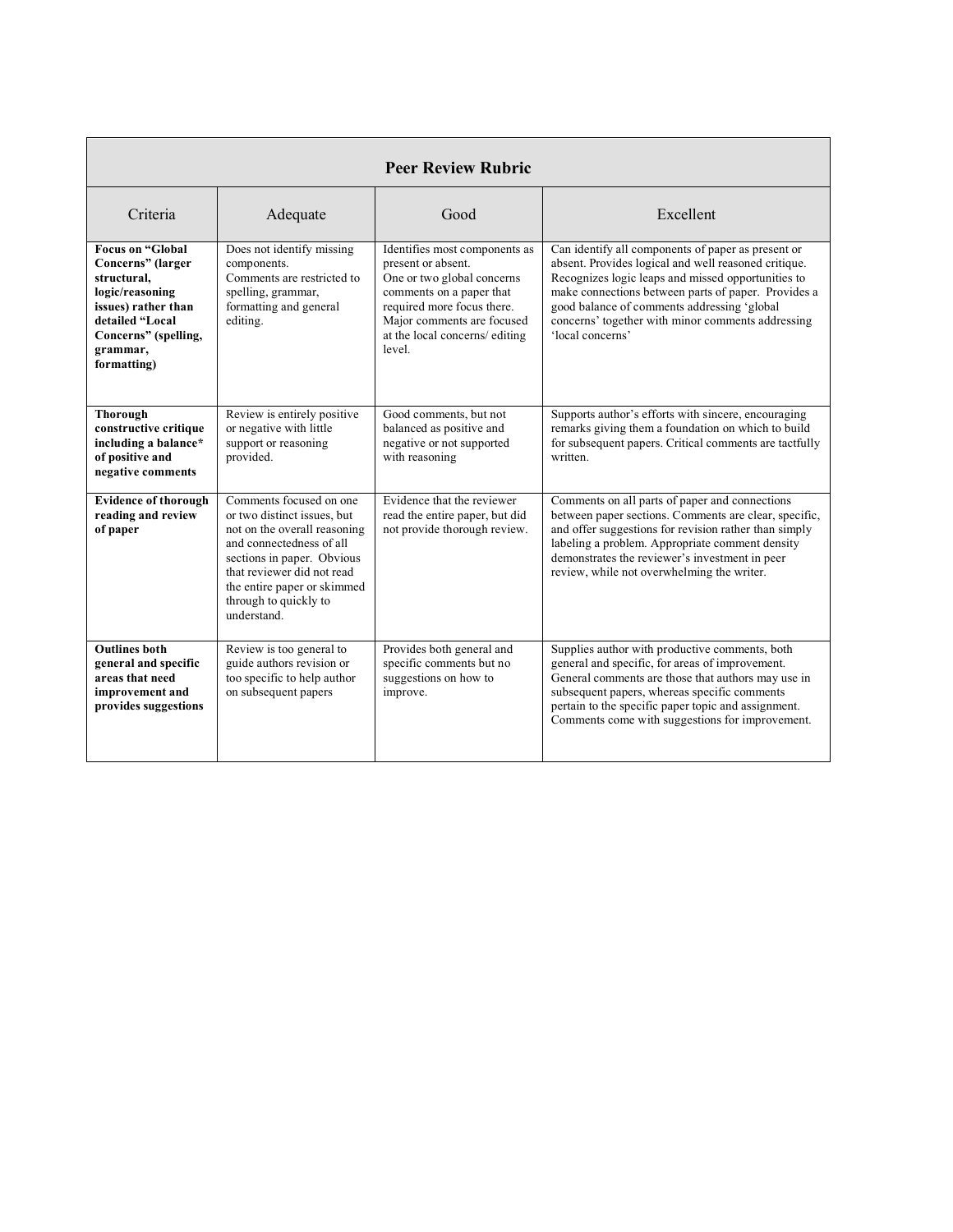#### **Biocore Oral Presentation Rubric**

|                                         | $0 =$ inadequate                                                                                                               | $1 = adequate$                                                                                                                                                                                                                                                                             | $2 = good$                                                                                                                                                                                                                | $3 =$ very good                                                                                                                                                                                                                                                           | $4 =$ excellent                                                                                                                                                                                                                                                                                                                                                                                                                                                                                                                                                                                                                                                                                                                                                                                                                                                                              |
|-----------------------------------------|--------------------------------------------------------------------------------------------------------------------------------|--------------------------------------------------------------------------------------------------------------------------------------------------------------------------------------------------------------------------------------------------------------------------------------------|---------------------------------------------------------------------------------------------------------------------------------------------------------------------------------------------------------------------------|---------------------------------------------------------------------------------------------------------------------------------------------------------------------------------------------------------------------------------------------------------------------------|----------------------------------------------------------------------------------------------------------------------------------------------------------------------------------------------------------------------------------------------------------------------------------------------------------------------------------------------------------------------------------------------------------------------------------------------------------------------------------------------------------------------------------------------------------------------------------------------------------------------------------------------------------------------------------------------------------------------------------------------------------------------------------------------------------------------------------------------------------------------------------------------|
| Content                                 | Team's presentation was<br>missing 4-5 key<br>components; those<br>stated were unclear<br>and/or were not stated<br>concisely. | Team clearly,<br>concisely, $\&$<br>thoroughly conveyed<br>all but 3 key<br>components and could<br>be more concise and/or<br>clear OR clearly covers<br>all but 2 key<br>components but those<br>presented could have<br>been done much more<br>clearly, concisely,<br>and/or thoroughly. | Team clearly,<br>concisely, &<br>thoroughly conveyed<br>all but two key<br>components OR clearly<br>covers all but one key<br>component but could<br>have been presented<br>more clearly, concisely<br>and/or thoroughly. | Team clearly, concisely,<br>& thoroughly conveyed<br>all but 1 key component<br>OR clearly covers all key<br>components but could be<br>more concise and/or clear.<br>e.g., clearly $&$ thoroughly<br>conveyed all key<br>components but could<br>have been more concise. | With a few minor exceptions, the team clearly, concisely, & thoroughly<br>conveyed their research project such that the audience could grasp $\&$<br>evaluate the work. The presentation contained all of these key<br>components: 1. a clear, logical biological rationale summarizing research<br>goals, key concepts, unfamiliar terminology, & knowledge gaps to be<br>addressed, referencing appropriate literature; 2. concise, complete<br>hypothesis statement; 3. clear explanation of methods, particularly those<br>unfamiliar to audience; 4. comprehensible graph(s) of results (or expected<br>results); 5. clear & logical conclusions based on data (or expected data) &<br>implications; 6. summary of assumptions that were supported or incorrect<br>and any relevant problems/errors. 7. Audience questions after the<br>presentation were answered logically and fully. |
| Organization                            | The presentation content<br>was not logically<br>organized and so did not<br>facilitate the audience's<br>comprehension.       | Only some of the<br>presentation content<br>was logically<br>organized, and so many<br>key clarifications were<br>necessary after the<br>presentation.                                                                                                                                     | Most of the<br>presentation content<br>was logically<br>organized, but some<br>key clarifications were<br>necessary after the<br>presentation.                                                                            | The presentation content<br>was logically organized so<br>that only a few minor<br>clarifications were<br>necessary after the<br>presentation.                                                                                                                            | With a few minor exceptions, the presentation content was logically<br>organized in a way that facilitated the audience's comprehension.                                                                                                                                                                                                                                                                                                                                                                                                                                                                                                                                                                                                                                                                                                                                                     |
| <b>Teamwork</b>                         | No teamwork was<br>evident.                                                                                                    | Teamwork was not<br>effective because none<br>of the three criteria was<br>fully met.                                                                                                                                                                                                      | Teamwork was<br>somewhat effective; 1<br>of the 3 criteria was<br>fully met.                                                                                                                                              | Teamwork was largely<br>effective; 2 of the 3<br>criteria were fully met.                                                                                                                                                                                                 | Effective teamwork contributed to the success of the presentation because<br>it met these criteria: 1. each team member's contribution to the<br>presentation was equivalent; 2. each team member contributed answers to<br>questions asked after the presentation, to the best of their ability; 3.<br>teammates were respectful of each speaker and did not interrupt them.                                                                                                                                                                                                                                                                                                                                                                                                                                                                                                                |
| <b>Visuals</b>                          | The visuals used<br>satisfied only 1-2 of the<br>key criteria.                                                                 | The visuals used<br>satisfied all but 4-5 of<br>the key criteria.                                                                                                                                                                                                                          | The visuals used<br>satisfied all but 2-3 of<br>the key criteria.                                                                                                                                                         | The visuals used satisfied<br>all but one of the key<br>criteria.                                                                                                                                                                                                         | With a few minor exceptions, the visuals accompanying the oral narrative<br>very effectively conveyed the research project because they satisfied these<br>criteria: 1. content was relevant; 2. overall appearance was pleasing to the<br>eye but did not distract from the research; 3. font size, graphs, & figures<br>were large enough to be viewed easily; 4. font, graph, & figure *colors<br>contrasted well against background $\&$ so were easy to see; 5. content (text,<br>graphics) filled with just enough information to be informative without<br>looking overcrowded; 6. graphs and figures were clearly labeled, had titles<br>(no legends necessary), and effectively displayed relevant data/trends; 7.<br>organization & formatting emphasized pertinent points. *colors optional                                                                                       |
| <b>Presentation</b><br><b>Mechanics</b> | The presentation<br>mechanics satisfied only<br>1-2 of the key criteria.                                                       | The presentation<br>mechanics satisfied all<br>but 5-6 of the key<br>criteria.                                                                                                                                                                                                             | The presentation<br>mechanics satisfied all<br>but 3-4 of the key<br>criteria.                                                                                                                                            | The presentation<br>mechanics satisfied all but<br>one to two of the key<br>criteria.                                                                                                                                                                                     | With a few minor exceptions, the presentation mechanics allowed the<br>research project to be very effectively conveyed because they satisfied<br>these criteria: 1. the rate, flow, and clarity of delivery by each speaker was<br>appropriate; 2. all speakers were introduced; 3. each speaker's voice was<br>loud enough to be heard in the back of the room; 4. each speaker spoke to<br>the audience in a narrative style, avoiding distracting mannerisms; 5.<br>transitions between speakers were smooth and helped audience follow the<br>presentation; 6. graph & figure axes labeling were explained clearly before<br>trends/results were emphasized; 7. content was presented long enough to<br>allow audience to follow easily; 8. presentation ended with final conclusion<br>statement(s); 9. presentation took $15 +/- 1$ min. (varies w/assignment).                       |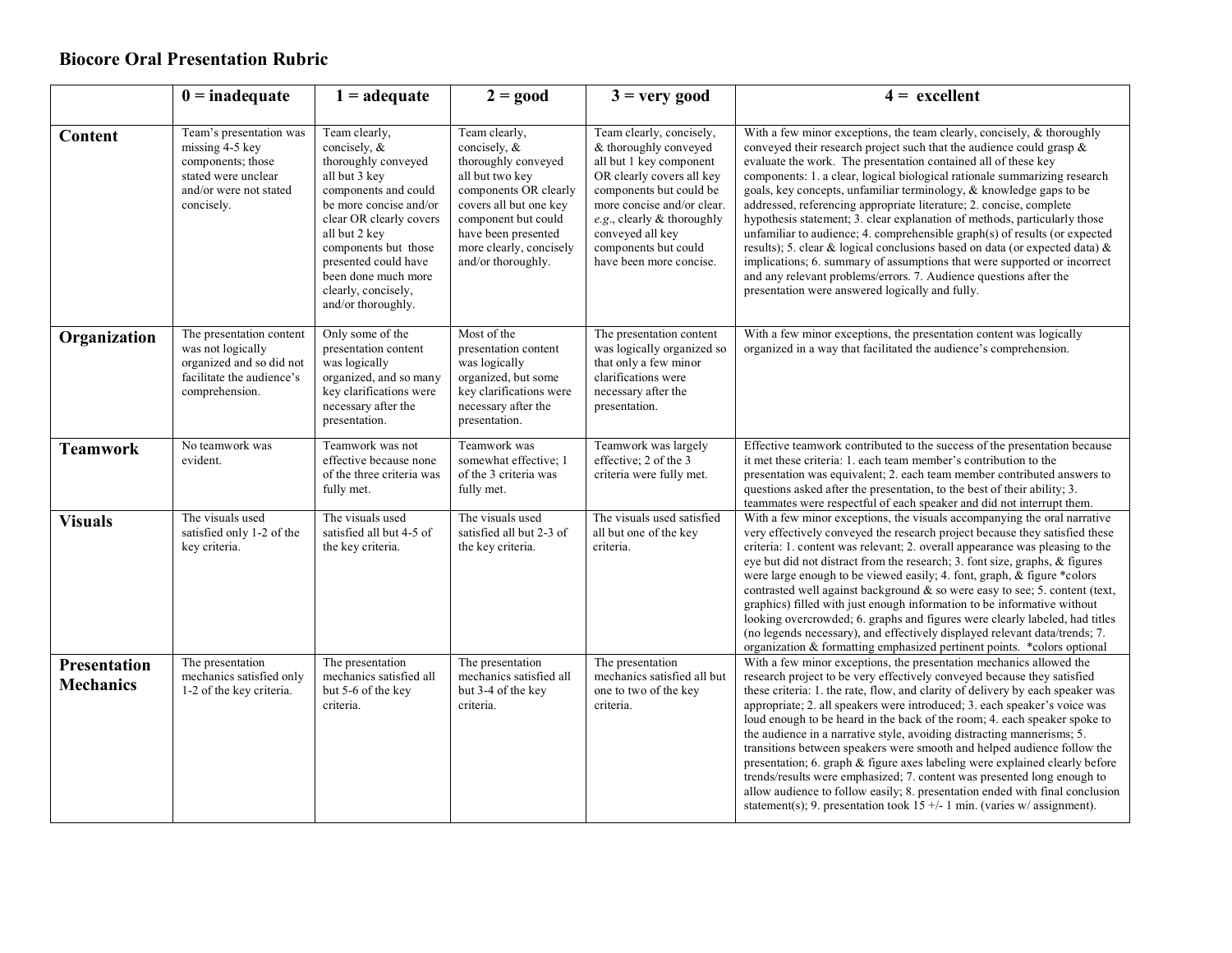#### **Biocore Oral Presentation Rubric Conversion to Letter Grade**

| Letter<br>Grade        | <b>Minimum Criteria</b>                                                                                                                                                                                    |
|------------------------|------------------------------------------------------------------------------------------------------------------------------------------------------------------------------------------------------------|
| $\mathbf{A}$           | Team earned a "4" in Content and Organization, earned a "3" or better in Teamwork,<br>Visuals, and Presentation Mechanics.                                                                                 |
| $\mathbf{A}\mathbf{B}$ | Team did not meet minimum criteria for an "A", but earned a "3" or better in Content<br>and Organization. Earned a "2" or better in Teamwork, Visuals, and Presentation<br>Mechanics.                      |
| B                      | Team did not meet minimum criteria for an "AB", but earned a "2" or better in Content<br>and Organization. Earned a "2" or better in Teamwork, Visuals, and Presentation<br>Mechanics.                     |
| <b>BC</b>              | Team did not meet minimum criteria for a "B", but earned a "2" in Content and a "1" in<br>Organization OR vice versa. Earned a "1" or better in Teamwork, Visuals, and<br>Presentation Mechanics.          |
| $\mathbf C$            | Team did not meet minimum criteria for a "BC", but earned a "1" or better in Content<br>and Organization. Received no more than one zero in Teamwork, Visuals, and<br><b>Presentation Mechanics.</b>       |
| D                      | Team did not meet minimum criteria for a "C", but earned a "1" or better in either<br>Content or Organization. Received no more than two zeros in Teamwork, Visuals, and<br><b>Presentation Mechanics.</b> |
| F                      | Team did not meet minimum criteria for a "D."                                                                                                                                                              |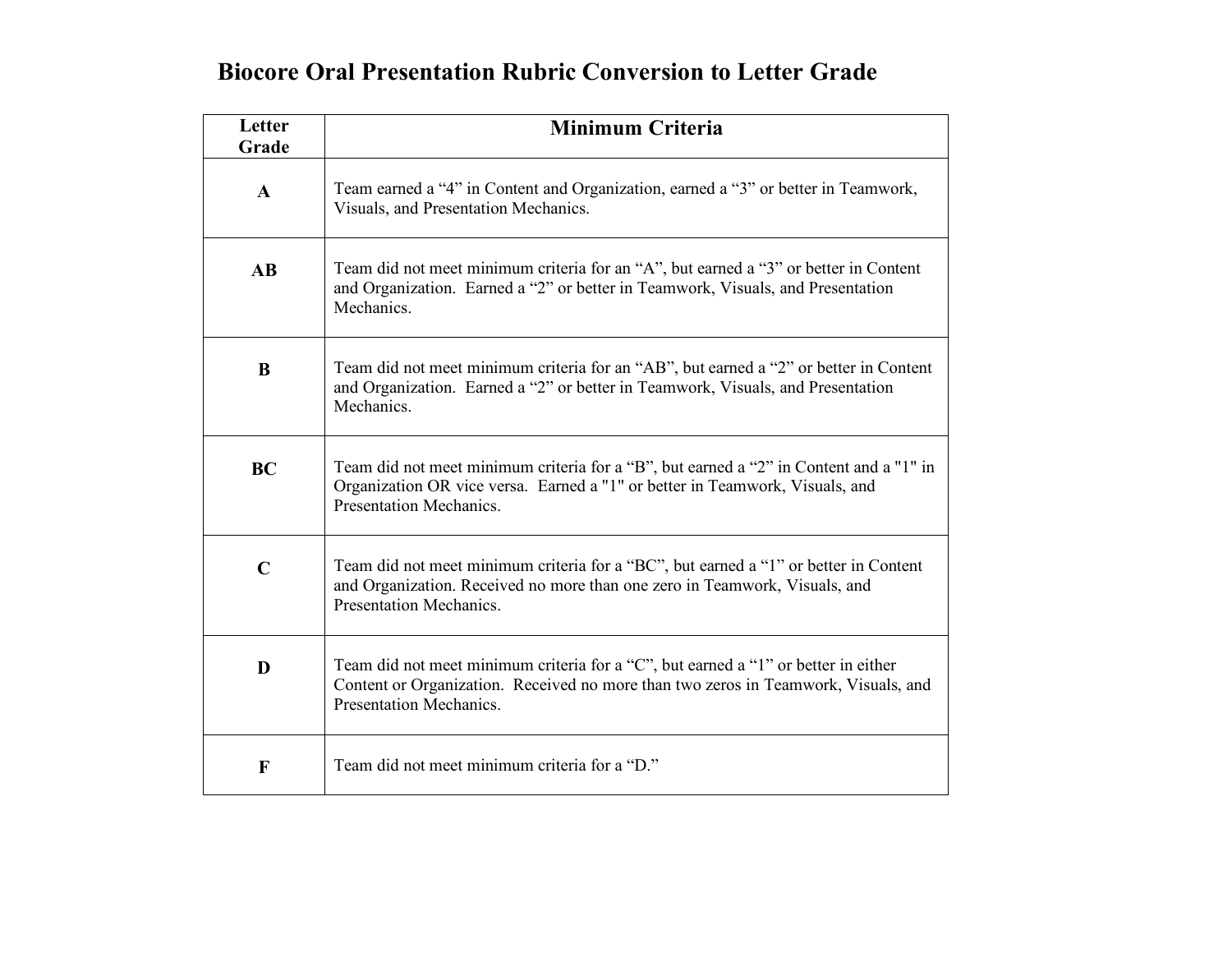|                               | $0 =$ inadequate                                                                                                                                                                                                                                  | $1 = adequate$                                                                                                                                                                                                                                                                                                                                                                                                                                                                            | $2 = good$                                                                                                                                                                                                                                                                                                                                                                                                                                                                 | $3 =$ very good                                                                                                                                                                                                                                                                                                                                                                     | $4 =$ excellent                                                                                                                                                                                                                                                                                                                                                                         |
|-------------------------------|---------------------------------------------------------------------------------------------------------------------------------------------------------------------------------------------------------------------------------------------------|-------------------------------------------------------------------------------------------------------------------------------------------------------------------------------------------------------------------------------------------------------------------------------------------------------------------------------------------------------------------------------------------------------------------------------------------------------------------------------------------|----------------------------------------------------------------------------------------------------------------------------------------------------------------------------------------------------------------------------------------------------------------------------------------------------------------------------------------------------------------------------------------------------------------------------------------------------------------------------|-------------------------------------------------------------------------------------------------------------------------------------------------------------------------------------------------------------------------------------------------------------------------------------------------------------------------------------------------------------------------------------|-----------------------------------------------------------------------------------------------------------------------------------------------------------------------------------------------------------------------------------------------------------------------------------------------------------------------------------------------------------------------------------------|
| <b>Title</b>                  | Answer to study<br>question cannot be<br>determined by title                                                                                                                                                                                      | Has two or more problems<br>comparable to the following:<br>Title is not concise, answer to<br>study question is difficult to<br>determine by title, most key<br>information is missing                                                                                                                                                                                                                                                                                                   | Title could be more concise but still<br>conveys answer to study question.<br>OR Title is concise & conveys<br>answer to study question but has<br>problem similar to the following:<br>missing model system $\&$<br>independent variable                                                                                                                                                                                                                                  | Title is concise $&$ conveys answer to<br>study question, but has problem similar<br>to the following: is missing model<br>system or independent variable                                                                                                                                                                                                                           | Title is concise; gives reader idea of experimental<br>system; states organism/system studied,<br>independent variable, and direction of results.                                                                                                                                                                                                                                       |
| <b>Introduction</b>           | 4-5 key components are<br>very weak or missing;<br>those stated are unclear<br>and/or not stated<br>concisely. Introduction<br>provides little to no<br>relevant information.<br>Often results in a<br>hypothesis that "comes<br>out of nowhere." | Covers all but 3 key components<br>& could be more concise and/or<br>clear OR clearly covers all but 2<br>key components but could be<br>done much more logically,<br>clearly, and/or concisely<br>(excessive text, overly wordy).<br>Weak/missing components make<br>it difficult to follow the rest of<br>the poster.<br>e.g., background information not<br>focused on study question $&$<br>minimal biological rationale<br>presented such that hypothesis<br>isn't entirely logical. | Covers all but 2 key components<br>OR clearly covers all but 1 key<br>component but could be done more<br>logically, clearly, and/or concisely.<br>e.g., biological rationale not fully<br>developed but still supports<br>hypothesis. Remaining components<br>are done reasonably well, though<br>there is still room for improvement;<br>includes info that is extraneous $\&$<br>detracts from the main ideas;<br>multiple examples of wordy text.                      | Concisely & clearly covers all but one<br>key component (w/ exception of<br>rationale) OR clearly covers all key<br>components but could be more concise<br>and/or clear.<br>e.g., has done a reasonably nice job with<br>the Intro but fails to state hypothesis<br>concisely OR has done a nice job with<br>Intro but has also included some<br>irrelevant background information | Clearly, concisely, & logically presents all key<br>components often in diagram or conceptual<br>model: relevant & correctly cited background<br>information, study question<br>biological rationale (including main biological<br>assumptions about how system works as well as<br>knowledge gap), hypothesis. (There may be a few<br>minor issues with organization/clarity.)         |
| Methods &<br><b>Materials</b> | So little information is<br>presented that reader<br>could not possibly<br>evaluate claims                                                                                                                                                        | Methods presented such that a<br>reader would have difficulty<br>evaluating claims unless they<br>learned several more key details<br>OR methods are conveyed with<br>too much text & almost no<br>figures/charts.                                                                                                                                                                                                                                                                        | Methods presented such that a<br>reader could evaluate <i>most</i> claims<br>made only after learning a few<br>more key details OR methods are<br>conveyed with a lot of text & would<br>be better explained with more<br>figures/charts.                                                                                                                                                                                                                                  | Concisely & clearly describes<br>procedures used to generate data so that<br>reader could evaluate most claims made.<br>Minor problems with organization OR<br>some irrelevant/superfluous info.                                                                                                                                                                                    | Concisely & clearly describes procedures used to<br>generate data presented, giving readers enough<br>information to evaluate claims but not necessarily<br>to repeat experiment. Uses brief text and/or<br>annotated diagram(s) and/or charts with detailed<br>legends to convey experimental design, tools,<br>sequence of events, data transformation and<br>statistical tests used. |
| <b>Results</b>                | Major problems that<br>leave reader<br>uninformed; narrative<br>text is lacking entirely,<br>tables & figures contain<br>unclear and/or irrelevant<br>information. e.g., raw<br>data are in a table w/<br>poor legend and no title.               | Has 3-5 problems comparable to<br>the following: excessive narrative<br>text with minimal, uninformative<br>tables/figures /tables; some<br>relevant data are present but are<br>mixed in with much unnecessary<br>information; key data are not<br>immediately apparent in figures<br>and are not explicitly noted in<br>text, tables & figures lack<br>legends and/or titles, conclusions<br>about hypothesis are emphasized;<br>overuse of text.                                       | Uses somewhat concise text to refer<br>to figures/graphs/tables that<br>highlight the data, but has 2-3<br>problems comparable to the<br>following: most relevant data are<br>present but are mixed in with some<br>unnecessary information, key data<br>are shown in figures but are not<br>explicitly noted, tables & figures<br>have very brief legends that leave<br>out key details, conclusions about<br>hypothesis are briefly made;<br>overuse of text paragraphs. | Uses very concise text to refer to<br>figures/graphs/tables that highlight the<br>data, but has made 1-2 minor omissions<br>or has other relatively small problems.<br>e.g., relevant data are summarized well<br>and without biological interpretation, but<br>tables & figures have very brief legends<br>that leave out some key details.                                        | With a few minor exceptions, uses prominent<br>figures/ graphs/tables that highlight the data and<br>very concise text and/or bullets to describe general<br>trends and emphases. Only relevant data are<br>shown, including the controls. Utilizes images<br>and statistical tests appropriately. Tables $\&$<br>figures have informative legends $&$ titles.                          |

#### **Biocore FINAL POSTER Review Rubric**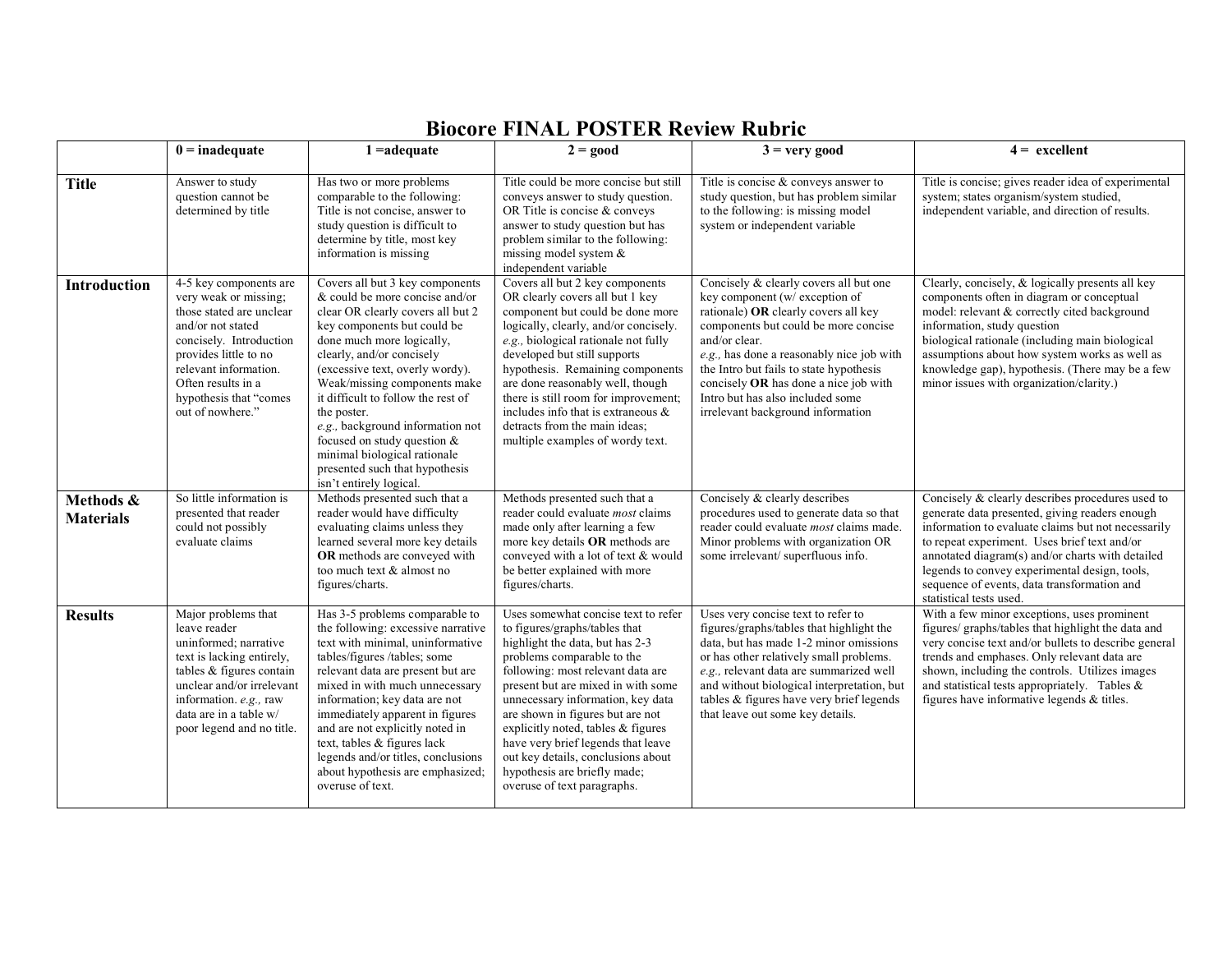|                                       | $0 =$ inadequate                                                                                                                                                                                                                                            | $1 = adequate$                                                                                                                                                                                                                                                                                                                                                                                                                                                                                                                                                                | $2 = good$                                                                                                                                                                                                                                                                                                                                                                                                                                                                                                     | $3 =$ very good                                                                                                                                                                                                                                                                                                                                                                                                                                                                               | $4 =$ excellent                                                                                                                                                                                                                                                                                                                                                                                                                                                                                                                                                                                                                                                                                                                                                                                                       |
|---------------------------------------|-------------------------------------------------------------------------------------------------------------------------------------------------------------------------------------------------------------------------------------------------------------|-------------------------------------------------------------------------------------------------------------------------------------------------------------------------------------------------------------------------------------------------------------------------------------------------------------------------------------------------------------------------------------------------------------------------------------------------------------------------------------------------------------------------------------------------------------------------------|----------------------------------------------------------------------------------------------------------------------------------------------------------------------------------------------------------------------------------------------------------------------------------------------------------------------------------------------------------------------------------------------------------------------------------------------------------------------------------------------------------------|-----------------------------------------------------------------------------------------------------------------------------------------------------------------------------------------------------------------------------------------------------------------------------------------------------------------------------------------------------------------------------------------------------------------------------------------------------------------------------------------------|-----------------------------------------------------------------------------------------------------------------------------------------------------------------------------------------------------------------------------------------------------------------------------------------------------------------------------------------------------------------------------------------------------------------------------------------------------------------------------------------------------------------------------------------------------------------------------------------------------------------------------------------------------------------------------------------------------------------------------------------------------------------------------------------------------------------------|
| <b>Discussion</b>                     | 4 or more key<br>components are missing<br>or very weakly done.<br>e.g., illogical<br>conclusions made based<br>on data, no ties to<br>biological rationale are<br>made, no literature cited,<br>little to no evaluation of<br>experimental<br>design/data. | Covers all buy 3 key components<br>& could be more concise and/or<br>clear OR clearly covers all but 2<br>key components but could be<br>done much more logically,<br>clearly, and/or concisely.<br>e.g., fails to conclude anything<br>about the hypothesis and so<br>conclusions about study question<br>are vague and incompletely tied<br>to rationale, literature is<br>minimally cited, presents<br>unranked laundry list of problems<br>instead of logical evaluation of<br>data, suggests flashy new<br>experiments that would not<br>clearly address study question. | Covers all but 2 key components<br>OR clearly covers all but 1 key<br>component but could be done much<br>more logically, clearly, and/or<br>concisely.<br>e.g., clearly states that hypothesis is<br>supported and develops a good<br>argument that refers to biological<br>rationale, but fails to logically and<br>objectively evaluate the data<br>reliability or propose next<br>investigative steps. Remaining<br>components are done reasonably<br>well, though there is still room for<br>improvement. | Concisely & clearly covers all but one<br>key component OR clearly covers all<br>key components but could be more<br>concise and/or clear.<br>e.g., has done a reasonably nice job with<br>the Discussion but fails to clearly tie<br>biological rationale from the Intro into<br>the conclusions made OR has done a<br>nice job with the Discussion but has also<br>included an extensive laundry list of<br>experimental problems without<br>discussing their impact on the<br>conclusions. | With a few minor exceptions, clearly & concisely<br>presents an analysis that: supports or rejects<br>hypothesis*, discusses biological meaning and<br>relevance of results & compares with relevant<br>findings in literature, evaluates experimental<br>design, evaluates reliability of data, states<br>implications of results, suggests next investigation<br>steps and unexpected observations. Poster ends<br>with final conclusion that addresses study<br>goal/question. *If you believe some data were<br>invalid and/or biological assumptions were not<br>met, discuss how this impacts your confidence in<br>the data and ability to make conclusions regarding<br>your hypotheses.                                                                                                                      |
| Visuals &<br>Organization             | The organization $\&$<br>visuals used satisfied<br>only 1-2 of the key<br>criteria. Very few<br>visuals presented.                                                                                                                                          | The organization & visuals used<br>satisfied all but 4-5 of the key<br>criteria. Text used instead of<br>relevant, informative visual on<br>multiple occasions.                                                                                                                                                                                                                                                                                                                                                                                                               | The organization & visuals used<br>satisfied all but 2-3 of the key<br>criteria. Text used instead of<br>relevant, informative visual on 1-2<br>occasions.                                                                                                                                                                                                                                                                                                                                                     | The organization & visuals used satisfied<br>all but one of the key criteria.                                                                                                                                                                                                                                                                                                                                                                                                                 | With a few minor exceptions, the organization $\&$<br>visual look of the poster effectively conveyed the<br>research project because: 1. content was relevant<br>& accurate; 2. overall layout was pleasing to the<br>eye but did not distract from the research; 3. font<br>size, graphs, & figures were large enough to be<br>easily read 4. font, graph, & figure *colors<br>contrasted well against background & so were<br>easy to see; 5. poster filled with just enough<br>information to be informative without looking<br>overcrowded and/or text heavy; 6. graphs and<br>figures were clearly labeled and effectively<br>displayed relevant data; 7. organization $\&$<br>formatting emphasized pertinent points; 8. lists,<br>diagrams, or other visuals communicate points<br>instead of wordy paragraphs |
| Literature<br><b>Cited</b>            | Background information<br>is presented but is<br>consistently not cited;<br>final citation list is<br>missing                                                                                                                                               | Very few references are cited in<br>text of poster; final citation list is<br>largely incomplete and/or is not<br>formatted appropriately.                                                                                                                                                                                                                                                                                                                                                                                                                                    | References within body of poster $\&$<br>in final citation list are done<br>appropriately for the most part, but<br>there are consistent exceptions. e.g.,<br>citations used sparingly throughout<br>the poster when background<br>information is presented OR<br>consistent formatting errors in text<br>& list.                                                                                                                                                                                              | References within body of poster & in<br>final citation list are done appropriately,<br>but there are 1-2 exceptions. e.g.,<br>citations are done well except that one or<br>two references listed in text do not<br>appear in the final list OR there are a<br>few minor formatting errors in the final<br>list.                                                                                                                                                                             | References within body of poster are cited<br>appropriately; references in final citation list are<br>formatted appropriately and listed alphabetically<br>by author or numerically using Writing Manual<br>guidelines.                                                                                                                                                                                                                                                                                                                                                                                                                                                                                                                                                                                               |
| <b>Overall</b><br>grammar,<br>wording | Poorly worded.<br>interrupted flow of ideas<br>leading to lack of<br>clarity, cannot follow<br>thought progression,<br>many grammatical<br>errors. Multiple<br>examples of text<br>overuse.                                                                 | Problematic wording of some<br>section resulting in loss of clarity;<br>awkward wording at times; some<br>grammatical errors. Some<br>instances of text overuse.                                                                                                                                                                                                                                                                                                                                                                                                              | Wording somewhat problematic but<br>can still follow thought progression<br>e.g. explanation of methods in the<br>results section; wording awkward at<br>times (clarity issues), some<br>grammatical errors. A few minor<br>instances of text overuse.                                                                                                                                                                                                                                                         | Wording was good with few to no<br>problems, wording awkward in a few<br>places, few grammatical errors. A few<br>minor instances of text overuse                                                                                                                                                                                                                                                                                                                                             | Excellent concise wording and text flow,<br>appropriate word choice, few to no grammatical<br>errors.                                                                                                                                                                                                                                                                                                                                                                                                                                                                                                                                                                                                                                                                                                                 |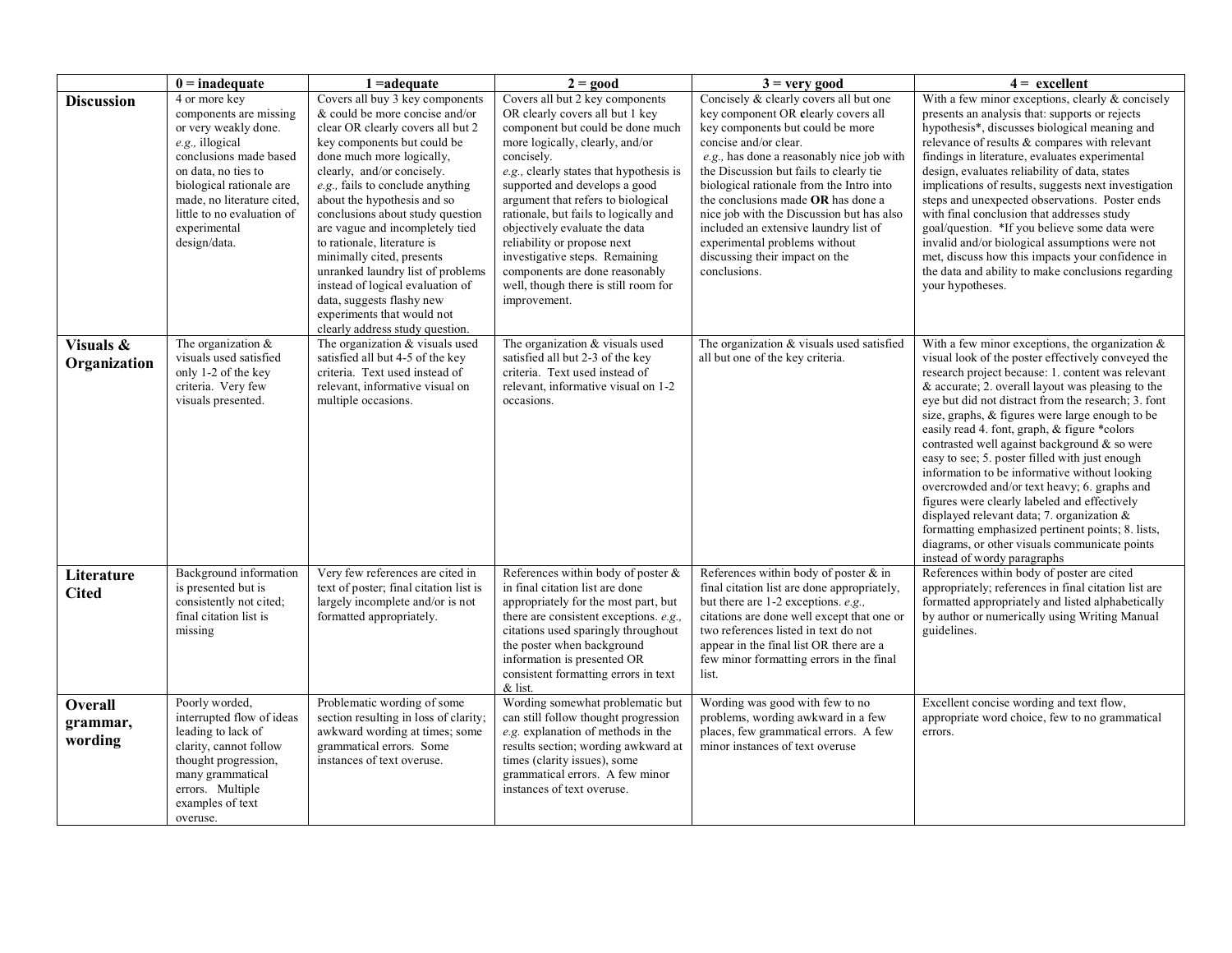### **Biocore FINAL POSTER Rubric Conversion to Letter Grade**

| Letter                 | <b>Minimum Criteria</b>                                                                                                                                                                                                                                                                                                                      |
|------------------------|----------------------------------------------------------------------------------------------------------------------------------------------------------------------------------------------------------------------------------------------------------------------------------------------------------------------------------------------|
| Grade                  |                                                                                                                                                                                                                                                                                                                                              |
| $\mathbf{A}$           | Earned a "4" in at least 3 of the main sections (Introduction, Methods & Materials, Results, Discussion, and Visuals & Organization) and "3" in<br>the remaining sections; no less than a "3" in Title, Literature Cited, and Overall grammar, wording                                                                                       |
| $\mathbf{A}\mathbf{B}$ | Did not meet minimum criteria for an "A", but earned a "3" or better in Introduction, Methods & Materials, Results, Discussion, Visuals &<br>Organization. Earned a "2" or better in Title, and Literature Cited, Overall grammar, wording                                                                                                   |
| B                      | Did not meet minimum criteria for an "AB", but earned a "3" or better in at least two of the main sections (Introduction, Methods & Materials,<br>Results, & Discussion) and "2" in the remaining sections. Earned at least a "3" in Visuals & Organization. Earned a "2" or better in Title,<br>Literature Cited, Overall grammar, wording. |
| <b>BC</b>              | Did not meet minimum criteria for a "B", but earned a "2" or better in at least two of the main sections (Introduction, Methods & Materials,<br>Results, &Discussion) and "1" in remaining sections. Earned at least a "2" in Visuals & Organization, and Overall grammar, wording. Earned a<br>"1" or better in Title, Literature Cited.    |
| $\mathbf C$            | Did not meet minimum criteria for a "BC", but earned a "1" or better in Introduction, Methods & Materials, Results, Discussion, Visuals &<br>Organization, and Overall grammar, wording. Has no more than one zero in Title, and Literature Cited.                                                                                           |
| D                      | Did not meet minimum criteria for a "C", but earned a "1" or better in at least 3 of these sections: Introduction, Methods & Materials, Results,<br>Discussion, Visuals & Organization. Has no more than two zeros in Title, and Literature Cited, and Overall grammar, wording.                                                             |
| F                      | Did not meet minimum criteria for a "D."                                                                                                                                                                                                                                                                                                     |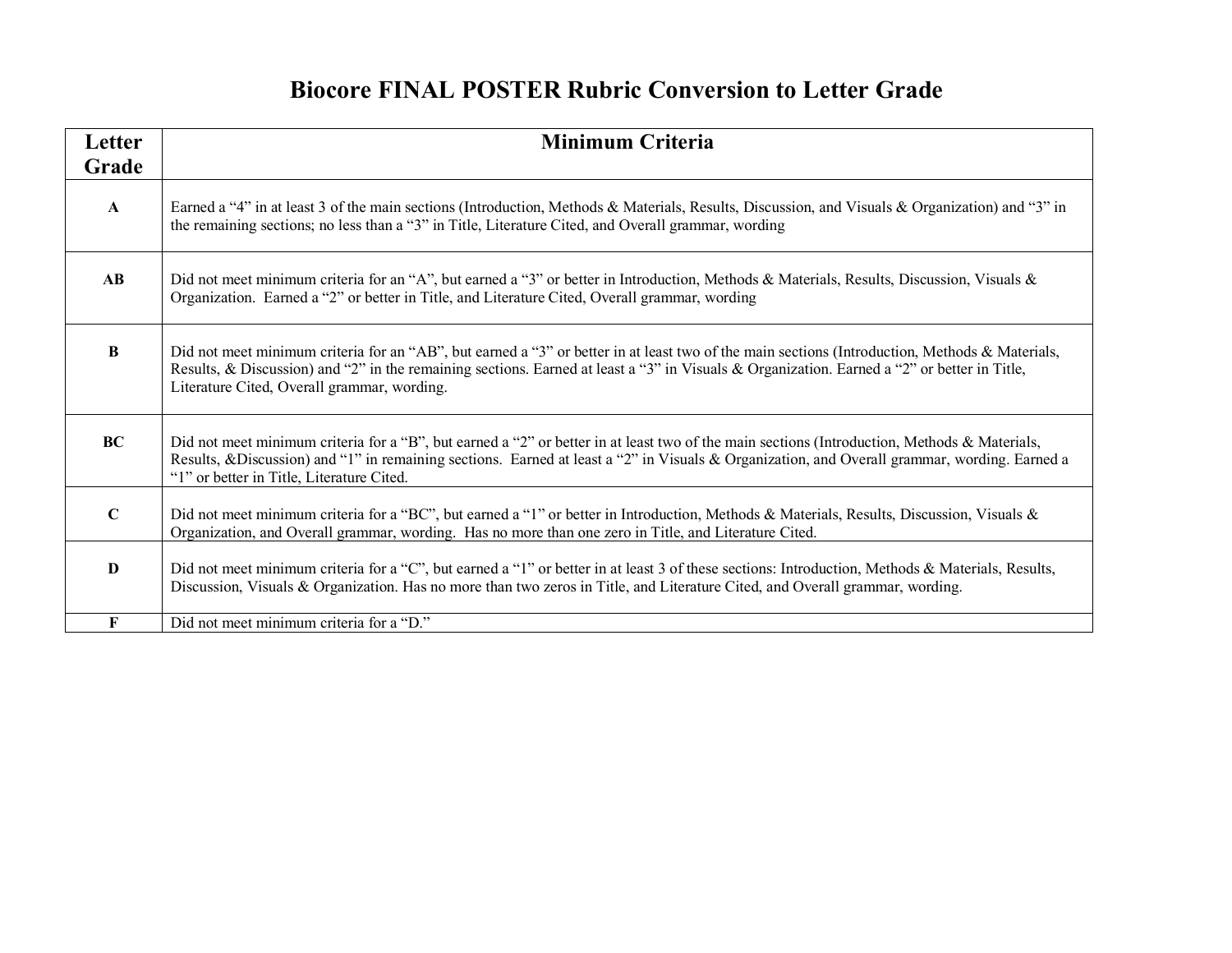|                                                                                                                                                                                                       | $0 =$ inadequate                                                                                                                                                                                                                                                                                                                                         | $1 = adequate$                                                                                                                                                                                                                                                                                                                                                                                                                                                                                      | $2 = good$                                                                                                                                                                                                                                                                                                                                                                                                                                                                                                      | $3 =$ very good                                                                                                                                                                                                                                                                                                                                                                          | $4 = \text{excellent}$                                                                                                                                                                                                                                                                                                                                                                                                                                         |
|-------------------------------------------------------------------------------------------------------------------------------------------------------------------------------------------------------|----------------------------------------------------------------------------------------------------------------------------------------------------------------------------------------------------------------------------------------------------------------------------------------------------------------------------------------------------------|-----------------------------------------------------------------------------------------------------------------------------------------------------------------------------------------------------------------------------------------------------------------------------------------------------------------------------------------------------------------------------------------------------------------------------------------------------------------------------------------------------|-----------------------------------------------------------------------------------------------------------------------------------------------------------------------------------------------------------------------------------------------------------------------------------------------------------------------------------------------------------------------------------------------------------------------------------------------------------------------------------------------------------------|------------------------------------------------------------------------------------------------------------------------------------------------------------------------------------------------------------------------------------------------------------------------------------------------------------------------------------------------------------------------------------------|----------------------------------------------------------------------------------------------------------------------------------------------------------------------------------------------------------------------------------------------------------------------------------------------------------------------------------------------------------------------------------------------------------------------------------------------------------------|
| <b>Title</b>                                                                                                                                                                                          | Answer to study<br>question cannot be<br>determined by title                                                                                                                                                                                                                                                                                             | Has two or more problems<br>comparable to the following:<br>Title is not concise, answer to<br>study question is difficult to<br>determine by title, most key<br>information is missing                                                                                                                                                                                                                                                                                                             | Title could be more concise but still<br>conveys answer to study question.<br>OR title is concise & conveys<br>answer to study question but has<br>problem similar to the following:<br>missing model system $\&$<br>independent variable                                                                                                                                                                                                                                                                       | Title is concise $&$ conveys answer to<br>study question, but has problem similar<br>to the following: is missing model<br>system or iindependent variable                                                                                                                                                                                                                               | Title is concise; conveys main point of experiment<br>and includes these key components states<br>organism/system studied, independent variable,<br>and direction of expected results.                                                                                                                                                                                                                                                                         |
| Introduction<br>BIG<br><b>PICTURE:</b><br>Did Intro<br>convey why the<br>experiment will<br>be performed<br>and what it is<br>designed to<br>test?                                                    | 4-5 key components are<br>very weak or missing;<br>those stated are unclear<br>and/or not stated<br>concisely. Introduction<br>provides little to no<br>relevant information.<br>Often results in a<br>hypothesis that "comes"<br>out of nowhere."                                                                                                       | Covers all but 3 key components<br>& could be more concise and/or<br>clear OR clearly covers all but 2<br>key components but could be<br>done much more logically,<br>clearly, and/or concisely<br>(excessive text, overly wordy).<br>Weak/missing components make<br>it difficult to follow the rest of<br>the poster.<br>e.g., background information not<br>focused on study question $\&$<br>minimal biological rationale<br>presented such that hypotheses<br>aren't entirely logical          | Covers all but 2 key components<br>OR clearly covers all but 1 key<br>component but could be done much<br>more logically, clearly, and/or<br>concisely. e.g., biological rationale<br>not fully developed but still<br>supports hypotheses. Remaining<br>components are done reasonably<br>well, though there is still room for<br>improvement; includes info that is<br>extraneous & detracts from the<br>main ideas; multiple examples of<br>wordy text.                                                      | Concisely & clearly covers all but one<br>key component (w/ exception of<br>rationale) OR clearly covers all key<br>components but could be much more<br>concise and/or clear.<br>e.g., has done a reasonably nice job with<br>the Intro but fails to state hypotheses<br>concisely OR has done a nice job with<br>Intro but has also included some<br>irrelevant background information | Clearly, concisely, & logically presents all key<br>components often in a diagram or conceptual<br>model:<br>• relevant $&$ correctly cited background<br>information<br>• study question<br>• biological rationale which links treatment to<br>expected results at cellular/molecular level<br>• hypotheses that are testable given<br>experimental design<br>(There may be a few minor issues with)<br>organization/clarity.)                                |
| Methods &<br><b>Materials</b><br>BIG<br><b>PICTURE:</b><br>Did the<br>methods clearly<br>describe how<br>hypotheses will<br>be tested?                                                                | So little information is<br>presented that reader<br>could not possibly<br>evaluate claims                                                                                                                                                                                                                                                               | Methods presented such that a<br>reader would have difficulty<br>evaluating claims unless they<br>learned several more key details<br>OR methods are conveyed with<br>too much text & almost no<br>figures/charts.                                                                                                                                                                                                                                                                                  | Methods presented such that a<br>reader could evaluate <i>most</i> claims<br>made only after learning a few<br>more key details OR methods are<br>conveyed with a lot of text & would<br>be better explained with more<br>figures/charts.                                                                                                                                                                                                                                                                       | Concisely & clearly describes proposed<br>procedures so that reader could evaluate<br>most claims made. Minor problems with<br>organization OR some irrelevant/<br>superfluous info.                                                                                                                                                                                                     | Concisely & clearly describes proposed<br>procedures used to generate expected data, giving<br>readers enough information to evaluate whether<br>protocol is appropriate to test hypothesis but not<br>necessarily to repeat experiment. Uses brief text<br>and/or annotated diagram(s), schedule and/or<br>charts with detailed legends to convey<br>experimental design, tools, sequence of events,<br>data transformation and statistical tests to be used. |
| <b>Expected and</b><br><b>Alternative</b><br><b>Results</b><br><b>BIG</b><br>PICTURE:<br>Did the<br>expected results<br>clearly &<br>effectively<br>display<br>expected data<br>that are<br>relevant? | Major problems that<br>leave reader<br>uninformed; narrative<br>text is lacking entirely,<br>tables $\&$ figures contain<br>unclear and/or irrelevant<br>information. e.g., figures<br>are not accompanied by<br>text, expected raw data<br>are in a table w/poor<br>legend $\&$ no title;<br>expected results do not<br>support proposed<br>hypothesis. | Has 3-5 problems comparable to<br>the following: excessive narrative<br>text with minimal, uninformative<br>tables/figures/tables; some<br>relevant expected data are present<br>but are mixed in with much<br>unnecessary information, key<br>data are not immediately<br>apparent in figures and are not<br>explicitly noted in text, tables $\&$<br>figures lack legends and/or titles,<br>conclusions about proposed<br>hypotheses are emphasized;<br>alternative results are not<br>mentioned. | Uses somewhat concise text to refer<br>to figures/graphs/tables that<br>highlight the data, but has 2-3<br>problems comparable to the<br>following: most relevant expected<br>data are present but are mixed in<br>with some unnecessary information,<br>key data are shown in figures but<br>are not explicitly noted, tables &<br>figures have very brief legends that<br>leave out key details, conclusions<br>about proposed hypothesis are<br>briefly made; alternative results are<br>scarcely mentioned. | Uses very concise text to refer to<br>figures/graphs/tables that highlight<br>expected & alternative data, but has<br>made 1-2 minor omissions or has other<br>relatively small problems. e.g. relevant<br>expected data are summarized well &<br>without biological interpretation, but<br>tables & figures have very brief legends<br>that leave out some key details.                 | With a few minor exceptions, uses very concise<br>text and/or bullets to refer to series of figures/<br>graphs/tables that highlight the expected data.<br>Only relevant expected and alternative data are<br>shown, including the controls. Utilizes images $\&$<br>statistical tests appropriately. Tables & figures<br>have informative legends & titles.                                                                                                   |

#### **Biocore PROPOSAL POSTER Rubric**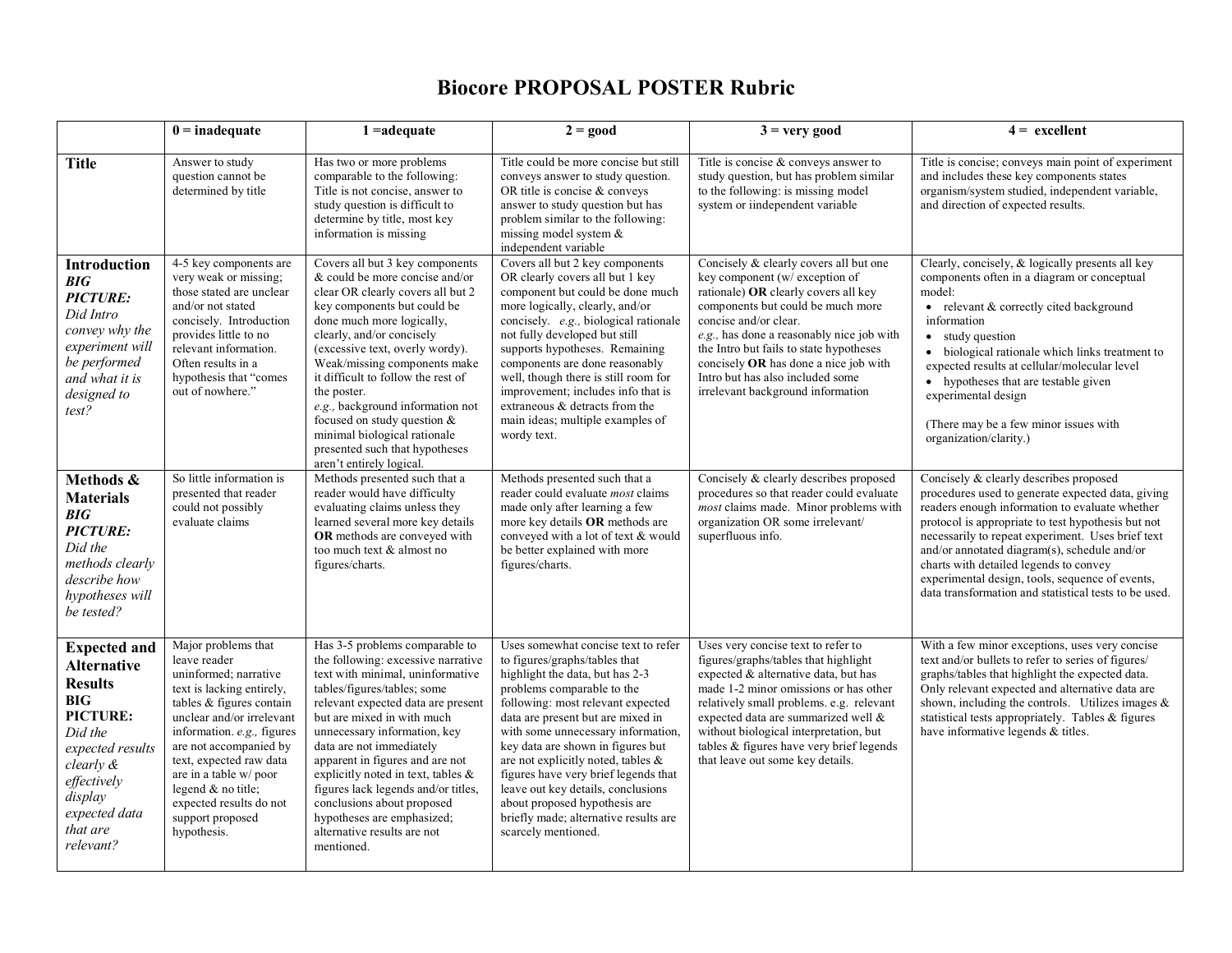|                                                                                                                                                                                                                                               | $0 =$ inadequate                                                                                                                                                                                                                                                                                                            | $1 = adequate$                                                                                                                                                                                                                                                                                                                                                                                                                                                                                          | $\overline{2}$ = good                                                                                                                                                                                                                                                                                                                                                                                                                                                                                   | $3 = very good$                                                                                                                                                                                                                                                                                                                                                                                                                                                                                                                            | $4 = \text{excellent}$                                                                                                                                                                                                                                                                                                                                                                                                                                                                                                                                                                                                                                                                                                                                                                                                    |
|-----------------------------------------------------------------------------------------------------------------------------------------------------------------------------------------------------------------------------------------------|-----------------------------------------------------------------------------------------------------------------------------------------------------------------------------------------------------------------------------------------------------------------------------------------------------------------------------|---------------------------------------------------------------------------------------------------------------------------------------------------------------------------------------------------------------------------------------------------------------------------------------------------------------------------------------------------------------------------------------------------------------------------------------------------------------------------------------------------------|---------------------------------------------------------------------------------------------------------------------------------------------------------------------------------------------------------------------------------------------------------------------------------------------------------------------------------------------------------------------------------------------------------------------------------------------------------------------------------------------------------|--------------------------------------------------------------------------------------------------------------------------------------------------------------------------------------------------------------------------------------------------------------------------------------------------------------------------------------------------------------------------------------------------------------------------------------------------------------------------------------------------------------------------------------------|---------------------------------------------------------------------------------------------------------------------------------------------------------------------------------------------------------------------------------------------------------------------------------------------------------------------------------------------------------------------------------------------------------------------------------------------------------------------------------------------------------------------------------------------------------------------------------------------------------------------------------------------------------------------------------------------------------------------------------------------------------------------------------------------------------------------------|
| <b>Implications</b><br>$B\overline{I}\overline{G}$<br><b>PICTURE</b> Did<br>the<br><b>Implications</b><br>present<br>explanations of<br>expected &<br>alternative<br>results that<br>made sense<br>based on the<br>'dummy' data<br>presented? | 4 or more key<br>components are missing<br>or very weakly done.<br>e.g., illogical<br>conclusions made based<br>on predicted data, no ties<br>to biological rationale<br>are made, alternative<br>results are not<br>mentioned, no literature<br>cited, little to no<br>evaluation of confidence<br>in experimental design. | Covers all but 3 key components<br>$&$ could be more concise and/or<br>clear OR clearly covers all but 2<br>key components but could be<br>done much more logically,<br>clearly, and/or concisely.<br>e.g., relevance of predicted trend<br>is incompletely tied to rationale,<br>literature is minimally cited,<br>presents unranked laundry list of<br>potential problems instead of<br>logical evaluation of design and<br>data, suggests far-reaching/<br>illogical ramifications of<br>experiment. | Covers all but 2 key components<br>OR clearly covers all but 1 key<br>component but could be done much<br>more logically, clearly, and/or<br>concisely.<br>e.g., clearly describes relevance of<br>predicted data that refers to<br>biological rationale, but fails to<br>logically and objectively evaluate<br>confidence in the experimental<br>design OR has done a nice job with<br>all the components but only briefly<br>mentions alternative results without<br>discussing biological relevance. | Concisely & clearly covers all but 1 key<br>component OR clearly covers all key<br>components but could be more concise<br>and/or clear.<br>e.g., has done a reasonably nice job with<br>the Implications but fails to clearly link<br>the biological rationale from the Intro<br>with the expected results OR has done a<br>nice job with the Implications but has<br>also included an extensive laundry list of<br>potential flaws in experimental design<br>without discussing their impact on the<br>predicted or alternative results. | With a few minor exceptions, clearly, concisely<br>and logically presents all key components:<br>describes relevance of predicted trend as it relates<br>to background information, rationale, explains<br>assumptions made, evaluates confidence in<br>experimental design, discusses alternative results<br>in light of incomplete biological rationale or<br>flawed biological assumptions, and discusses<br>ramifications of the experiment.<br>If there are anticipated problems in collecting<br>valid data, stated what the problem is and how it<br>may limit confidence or result in alternative data.                                                                                                                                                                                                           |
| Visuals &<br>Organization                                                                                                                                                                                                                     | The organization $&$<br>visuals used satisfied<br>only 1-2 of the key<br>criteria. Very few<br>visuals presented.                                                                                                                                                                                                           | The organization & visuals used<br>satisfied all but 4-5 of the key<br>criteria. Text used instead of<br>relevant, informative visual on<br>multiple occasions.                                                                                                                                                                                                                                                                                                                                         | The organization & visuals used<br>satisfied all but 2-3 of the key<br>criteria. Text used instead of<br>relevant, informative visual on 1-2<br>occasions.                                                                                                                                                                                                                                                                                                                                              | The organization & visuals used satisfied<br>all but one of the key criteria.                                                                                                                                                                                                                                                                                                                                                                                                                                                              | With a few minor exceptions, the organization $\&$<br>visual look of the poster effectively conveyed the<br>research project because: 1. content was relevant<br>$&$ accurate; 2. overall layout was pleasing to the<br>eye but did not distract from the research; 3. font<br>size, graphs, & figures were large enough to be<br>easily read; 4. font, graph, & figure *colors<br>contrasted well against background & so were<br>easy to see; 5. poster filled with just enough<br>information to be informative without looking<br>overcrowded and/or text heavy; 6. graphs and<br>figures were clearly labeled and effectively<br>displayed relevant data; 7. organization $\&$<br>formatting emphasized pertinent points; 8. lists,<br>diagrams, or other visuals communicate points<br>instead of wordy paragraphs. |
| Literature<br><b>Cited</b>                                                                                                                                                                                                                    | Background information<br>is presented but is<br>consistently not cited;<br>final citation list is<br>missing                                                                                                                                                                                                               | Very few references are cited in<br>text of poster; final citation list is<br>largely incomplete and/or is not<br>formatted appropriately.                                                                                                                                                                                                                                                                                                                                                              | References within body of poster $\&$<br>in final citation list are done<br>appropriately for the most part, but<br>there are consistent exceptions. e.g.,<br>citations used sparingly throughout<br>the poster when background<br>information is presented OR<br>consistent formatting errors in text<br>& list.                                                                                                                                                                                       | References within body of poster & in<br>final citation list are done appropriately,<br>but there are 1-2 exceptions. e.g.,<br>citations are done well except that one or<br>two references listed in text do not<br>appear in the final list OR there are a few<br>minor formatting errors in the final list.                                                                                                                                                                                                                             | References within body of poster are cited<br>appropriately; references in final citation list are<br>formatted appropriately and listed alphabetically<br>by author or numerically using Writing Manual<br>guidelines.                                                                                                                                                                                                                                                                                                                                                                                                                                                                                                                                                                                                   |
| Overall<br>grammar $\&$<br>wording                                                                                                                                                                                                            | Poorly worded,<br>interrupted flow of ideas<br>leading to lack of clarity,<br>cannot follow thought<br>progression, many<br>grammatical errors.<br>Multiple examples of<br>text overuse.                                                                                                                                    | Problematic wording of some<br>section resulting in loss of clarity;<br>awkward wording at times; some<br>grammatical errors. Some<br>instances of text overuse.                                                                                                                                                                                                                                                                                                                                        | Wording somewhat problematic but<br>can still follow thought progression<br>e.g. explanation of methods in the<br>results section; wording awkward at<br>times (clarity issues), some<br>grammatical errors. A few minor<br>instances of text overuse.                                                                                                                                                                                                                                                  | Wording was good with few to no<br>problems except in a few places, few<br>grammatical errors. A few minor<br>instances of text overuse                                                                                                                                                                                                                                                                                                                                                                                                    | Excellent concise wording, grammar, and flow,<br>appropriate word choice, few to no grammatical<br>errors.                                                                                                                                                                                                                                                                                                                                                                                                                                                                                                                                                                                                                                                                                                                |